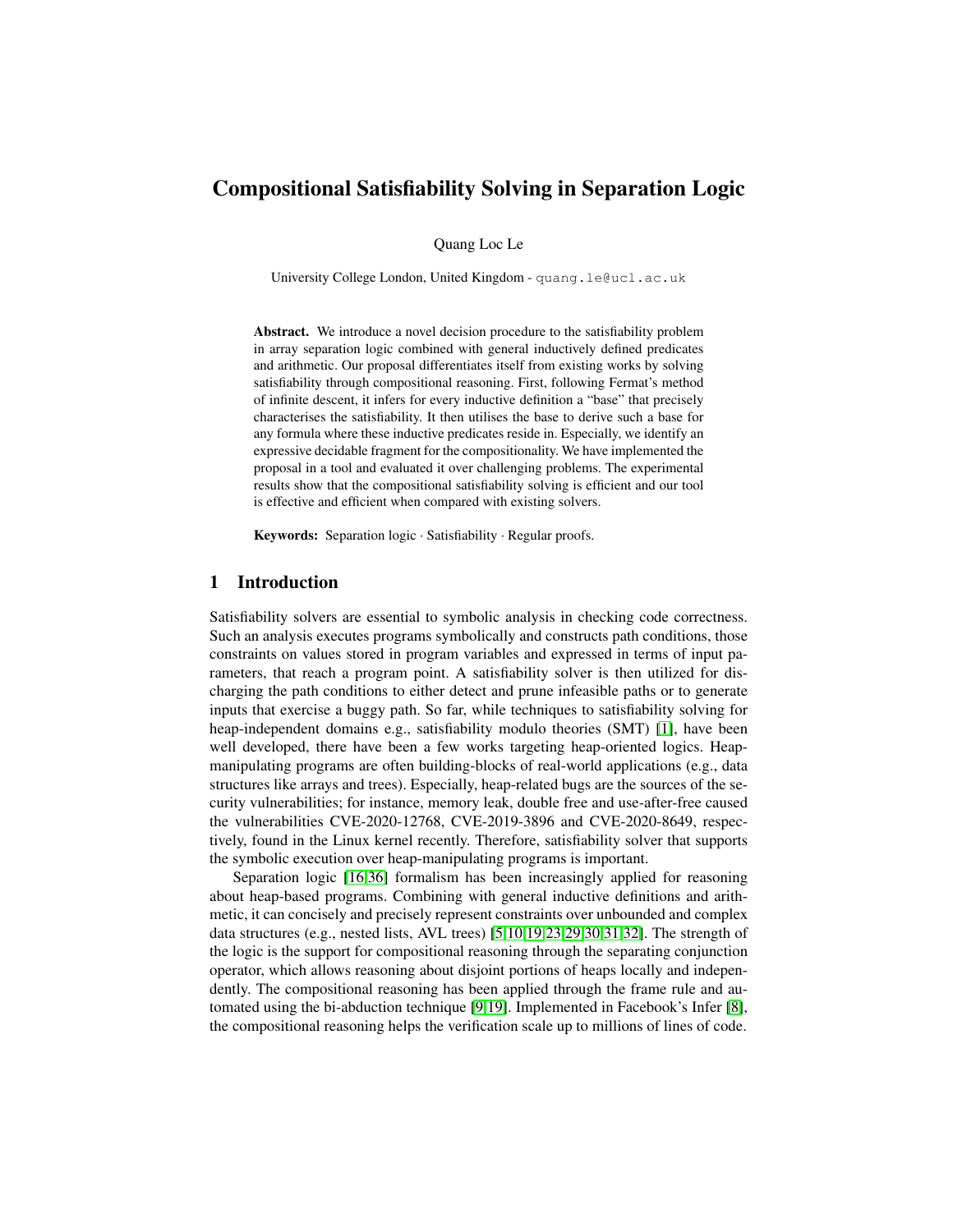Our research question is whether the compositional reasoning introduced in [\[9\]](#page-20-3) could be applied to a satisfiability solver or not. The satisfiability problem in separation logic was studied in [\[5\]](#page-20-1) for inductive definitions with heap-only constraints and in [\[23\]](#page-21-2) for those combining both heap and arithmetic (heap-independent) constraints. Given a formula, these works essentially compute a *base* that characterises its satisfiability precisely. In these works, a base generated for every formula is used to check the satisfiability of the formula itself. Yet another challenge is to develop a satisfiability solver that can derive a base for formula in a modular way: The base of a formula is defined by terms of the bases of its parts and a means of combining them.

In this paper, we present a satisfiability solver with the capability of the compositionality in *array separation logic* combined with general definitions of inductive predicates and arithmetic properties. We study a decidable fragment with *small heap model* property: The base of the formula is satisfied by those models, the interpretations of variables, where heaps are minimal and finite. Especially, the base is a separation logic formula without any inductive predicates. A base of a symbolic heap, a conjunctive formula, is inductively computed from the bases of its conjuncts. In this endeavour, the difficulty we face is to find a base for each inductive predicate defined with recursive definitions. To overcome this challenge, we develop an algorithm as an application of Fermat's method of infinite descent. The method of infinite descent is a standard approach to Diophantine equations. This method is typically applied in two ways:

- 1. To show that an equation  $P$  has no solution. Let  $n$  be a positive integer, suppose that whenever  $P(n)$  holds, there exists a positive integer m such that  $m < n$  and  $P(m)$  holds. Then,  $P(x)$  is false for all positive integers x.
- 2. To show that an equation  $P$  has a set of solutions. First, we need to hypothesize a simpler equation Q which satisfies the following two conditions:
	- $Q(a)$  and  $P(a)$  hold for some natural number constant a,
	- and whenever  $Q(n)$  and  $P(n)$  hold, there exists a positive integer m such that  $m < n$  and both  $Q(m)$  and  $P(m)$  hold.

Then, P has the same set of solutions with Q.

The work in [\[21,](#page-21-5)[23\]](#page-21-2) used the first application to show the unsatisfiability of a formula. Here, we apply the second approach to derive the base (like  $Q$  in the method of infinite descent) through a so-called regular unfolding tree that represents a set of all equisatisfiable solutions of a formula. The bases of inductive predicates are computed once and are independent of the contexts where they are used. Through compositionality, we hope that our proposal could help to improve the performance of those symbolic analyses (e.g., test case generation [\[29](#page-21-3)[,31\]](#page-22-1)) through the reuse of the bases to discharge hundreds of satisfiability problems over the same set of predicate definitions.

*Contributions* Our primary contributions are summarised as follows.

- We propose a novel decision algorithm that can compositionally compute a base for checking the satisfiability of a separation logic formula.
- We show that our solver is more expressive than all existing works (without the separating implication). Alongside this, we describe a novel decision procedure for Presburger arithmetic that includes nested inductive definitions.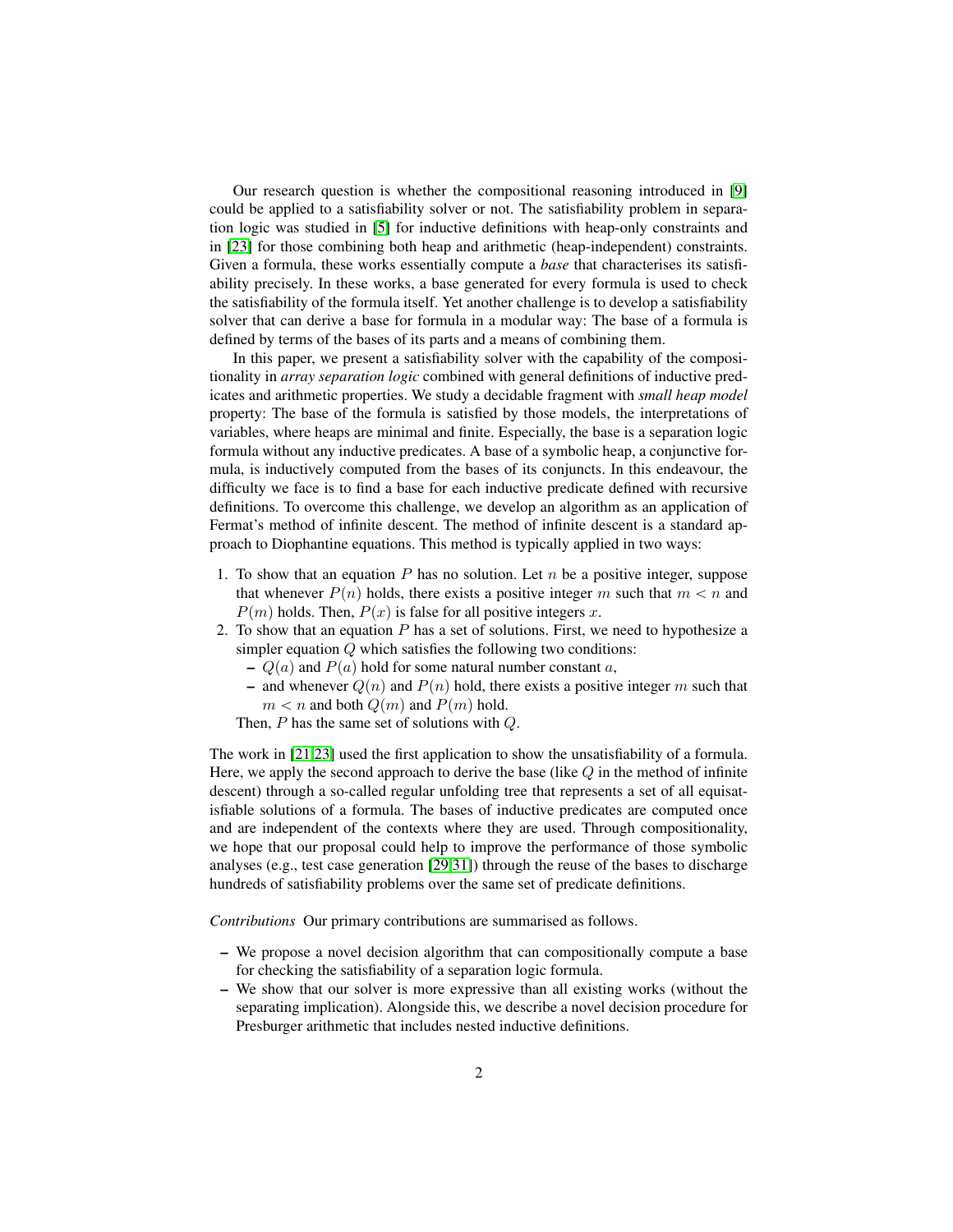– We have implemented the proposal in a prototype solver, called S2S. Our experimental results on those benchmarks taken from SL-COMP 2019, a competition of separation logic solvers [\[37\]](#page-22-3), and generated during the program verification show that S2S with compositional reasoning is effective and efficient.

*Organization* The remainder of the paper is organized as follows. Sect. [2](#page-2-0) illustrates our ideas and presents motivating examples. Sect. [3](#page-5-0) describes the fragment of separation logic. Sect. [4](#page-7-0) introduces regular unfolding trees, the intermediate structure constructed to represent all solutions of a formula. In Sect. [5,](#page-10-0) we present our solver and identify semantic conditions for decidability. We refer to the fragment satisfies these conditions as SLIDLIAsem. The existing fragments presented in [\[3,](#page-20-5)[5,](#page-20-1)[14,](#page-20-6)[18](#page-21-6)[,39](#page-22-4)[,21](#page-21-5)[,23](#page-21-2)[,41\]](#page-22-5) are subsumed by SLIDLIAsem straightforwardly. Sect. [6](#page-14-0) shows SLIDLIA, a novel syntactic decidable fragment of SLIDLIAsem. Sect. [7](#page-15-0) presents the implementation and evaluation. Sect. [8](#page-18-0) discusses related work. Finally, Sect. [9](#page-19-0) concludes.

# <span id="page-2-0"></span>2 Basic Concepts and Motivating Examples

In this section, we first informally explain how to apply Fermat's method of infinite descent to compute the bases for inductive predicates. Next, we elaborate on our ideas through two examples that are beyond the capability of existing works.

*Generating bases via regular unfolding trees* We show how to find a base, the "another simpler related equation" in the second application of the method of infinite descent, for an inductive predicate. We infer those bases through regular unfolding trees. Such a

tree is a (possibly infinite) tree of formulas: the leaves are either base formulas - those without any inductive predicates - or nodes (called buds) which are linked back to inner nodes (called companions), the root of the tree is the formula being unfolded, and nodes are connected to one or more children through predicate unfolding i.e., replacing an inductive predicate in the parents by its defini-

<span id="page-2-1"></span>

Fig. 1: A regular unfolding tree

tion. Equivalently, an unfolding tree is a *regular* tree that is generated by a finite directed (cyclic) graph. Fig. [1](#page-2-1) shows an example of the regular unfolding tree, a tree with cycles through back-links. In the back-link between  $B$  and  $C$ ,  $B$  is a bud,  $C$  is a companion and  $\sigma$  is a substitution between variables. B is linked back to C only when:

- There exist  $P(\bar{x}) \in C$  and  $P(\bar{y}) \in B$  s.t.  $P(\bar{y})$  is in a formula unfolded from  $P(\bar{x})$ ;
- And there exists B' such that B' is *equisatisfiable* with B,  $B \Rightarrow B'$  and  $B'\sigma \equiv C$ .

The base of an inductive predicate is generated as the disjunction of the leaf bases of its regular unfolding tree. The most challenging task we have to solve is to compute bases for subtrees involving cycles. For such a subtree, we need to find a base formula that exactly characterises the set of solutions of the companion. In the following, we illustrate how to compute such a base for the subtree rooted by  $C$  in Fig. [1.](#page-2-1)

1. If the base leaf  $D$  is unsatisfiable, then we infer the base as false.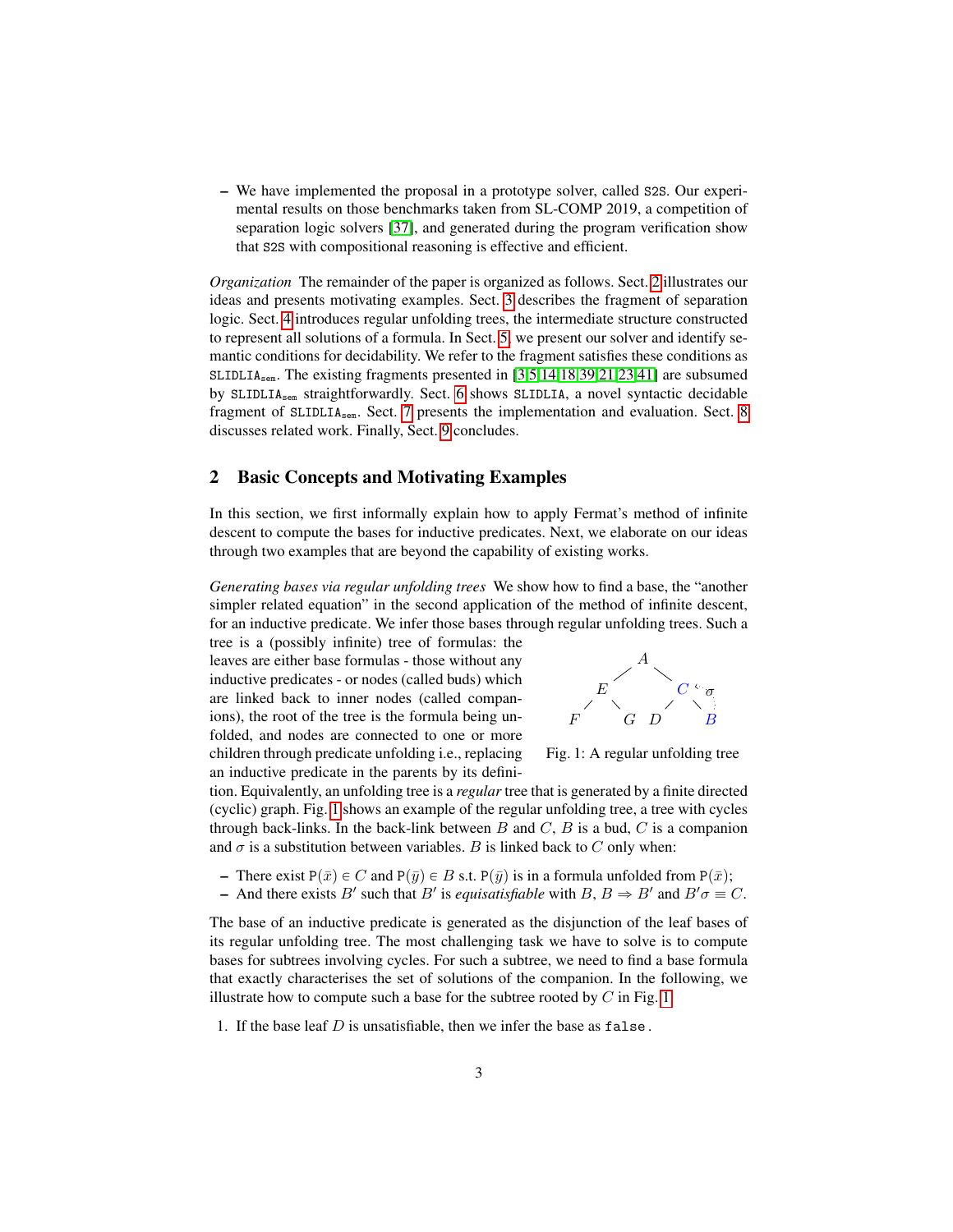2. Otherwise, following the second application of infinite descent, we generate the base as a base formula that exactly characterises the satisfiability of  $(D \vee B')$ .

After that, the whole subtree rooted by the companion is replaced by the inferred base. The process which computes bases for subtrees involving cycles is applied repeatedly in a bottom-up manner until the tree does not contain any cycles. Then, the base of the root is the disjunctive set of satisfiable leaves of the final tree.

*Comparing to the base in [\[23\]](#page-21-2)* Using regular unfolding trees, the work in [\[23\]](#page-21-2) generates bases to check satisfiability without compositionality. The main difference between this work and ours is in inferring the bases for subtrees involving cycles in the second case above. To make a back-link with a bud  $B$  and a companion  $C$ , the algo-rithm in [\[23\]](#page-21-2) finds a substitution  $\sigma$  and a formula B' for  $B \Rightarrow B'$  and  $B'\sigma \equiv C$ . As it might over-approximate  $B$ , it might generate over-approximated bases. Since  $D$ is satisfiable, these bases are still complete when utilized to check the satisfiability of companion  $C$  and its ancestors. If, however, they are combined with some formula, the combined one might be over-approximated (as the frame rule says:  $P(\bar{x}) \Rightarrow base$  implies  $P(\bar{x})$  \* some formula  $\Rightarrow$  base \* some formula). Hence, the solver in [\[23\]](#page-21-2) may produce false positives if it is for compositional solving. In contrast, ours ensures  $B'$  is equisatisfiable with  $B$  and the base generated exactly characterises the satisfiability of the predicate provided. Our solver is thus sound and complete for compositionality.

*First Example* Let us consider the following satisfiability problem  $\Delta_0$ :

 $\Delta_0 = \text{odd}(x,y,m) * \text{odd}(y,\text{null},n) \wedge (\exists k. m + n = 2k + 1)$ 

where  $odd(x,y,m)$  is an inductive predicate representing singly-linked list segments with head pointer x, ending pointer y, and odd length m.  $\Delta_0$  is a symbolic heap. It is a conjunction of a spatial formula,  $\text{odd}(x,y,m) * \text{odd}(y,\text{null},n)$ , and a pure (heapindependent) formula,  $\exists k. m+n = 2k + 1$ . The spatial one specifies two connected list segments headed by  $x$  and  $y$ . The two lists are conjoined by the separating conjunction ˚ that tells us they lie on disjoint heap regions. The pure formula specifies that the sum of the lengths of the two lists,  $m$  and  $n$ , is an odd number.

The inductive predicate odd is mutually defined as follows.

$$
\begin{array}{l} \text{odd}(x,y,n) \equiv \exists x_1.\ x \mapsto \{x_1\} * \text{even}(x_1,y,n-1);\\ \text{even}(x,y,n) \equiv \text{emp} \wedge x = y \wedge n = 0 \vee \exists x_1.x \mapsto \{x_1\} * \text{odd}(x_1,y,n-1); \end{array}
$$

Here, each inductive definition is a disjunction of symbolic heaps. A symbolic heap may be existentially quantified. A heap formula is a conjunction of atomic predicates: emp to specify empty heap, points-to predicates (e.g.,  $x \mapsto \{x_1\}$  above) to assert a singleton heap, and occurrences of inductive predicates (e.g.,  $even(x_1, y, n-1)$ ) above).

 $\Delta_0$  is unsatisfiable. This problem is challenging for the existing solvers. It includes the arithmetic constraints which are beyond the fragments presented in Smallfoot [\[3\]](#page-20-5), SLSAT [\[5\]](#page-20-1), SPEN [\[13\]](#page-20-7), Asterix [\[27\]](#page-21-7) and Harrsh [\[17\]](#page-21-8). Due to the mutual recursion, it is beyond the capability of the algorithms presented in [\[14,](#page-20-6)[18,](#page-21-6)[39,](#page-22-4)[41\]](#page-22-5).

 $\Delta_0$  is in our decidable fragment. The proposed solver, S2S, proves its unsatisfiability through the following two phases. First, it computes for predicate odd a base that precisely characterises its satisfiability. Here, a base is a (possibly disjunctive) separation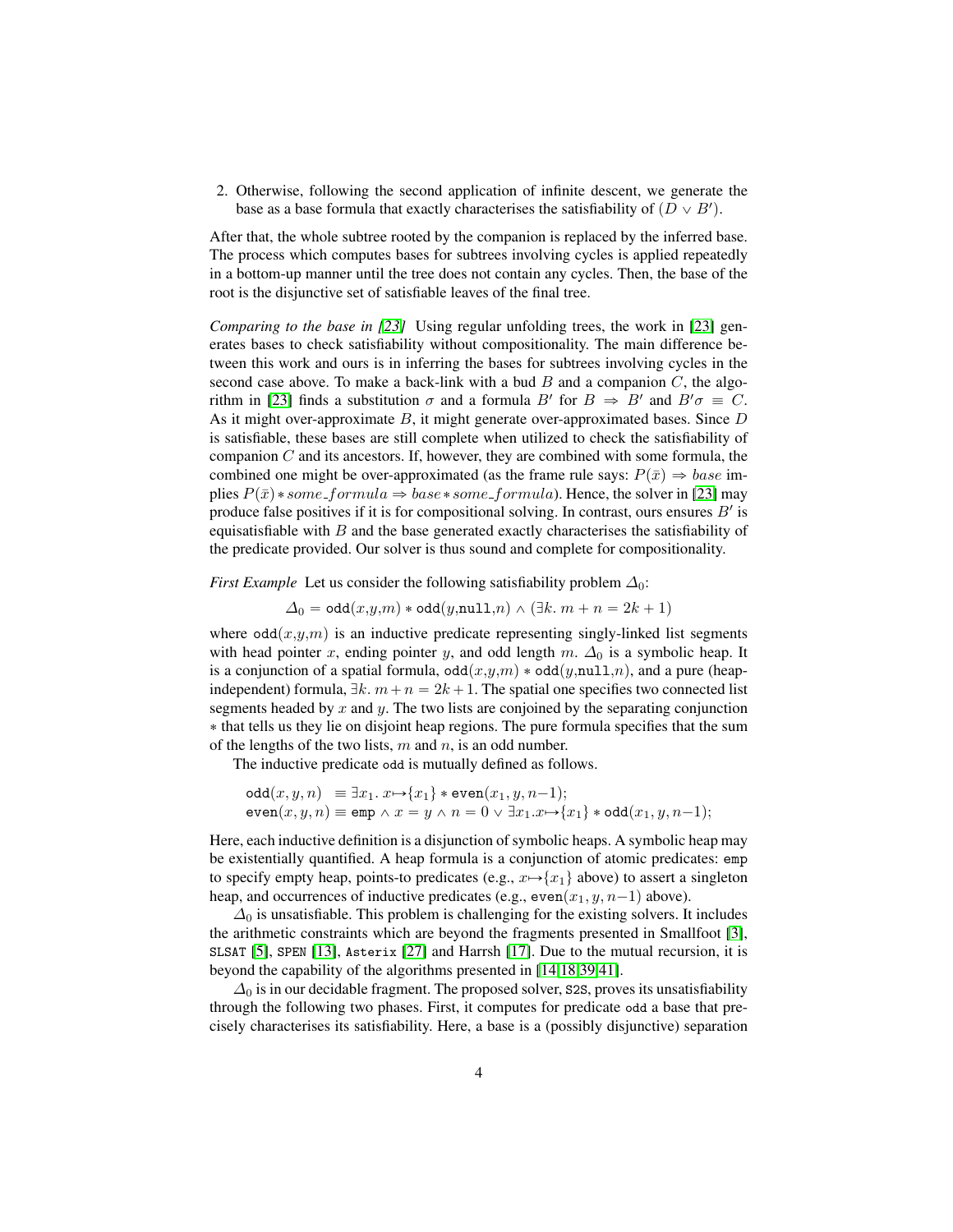<span id="page-4-0"></span>odd(x,y,n)  
\n
$$
\Delta_1 = x \mapsto \{X_1\} * \text{even}(X_1, y, N_1) \wedge n = N_1 + 1
$$
\n
$$
\Delta_2 = x \mapsto \{y\} \wedge n = N_1 + 1 \wedge N_1 = 0
$$
\n
$$
\Delta_3 \qquad \Delta_4
$$
\n
$$
\Delta_4
$$

 $\varDelta_3\!=\!x\!\!\mapsto\!\!\{X_1\}\!\ast\!X_1\!\!\mapsto\!\!\{X_2\}\!\ast\!{\rm odd}(X_2,\!y,\!N_2)\!\wedge\!n\!=\!N_1\!+\!1\!\wedge\!N_1\!=\!N_2\!+\!1$  $\Delta_4 = x \mapsto {X_1} * X_1 \mapsto {X_2} * X_2 \mapsto {X_3} * \text{even}(X_3, y, N_3) \wedge n = N_1 + 1 \wedge N_1 = N_2 + 1 \wedge N_2 = N_3 + 1$ 

Fig. 2: Regular unfolding tree of  $odd(x,y,n)$ 

logic formula without any inductive predicate occurrences. Secondly, it derives a base  $\Delta'_0$  for  $\Delta_0$  by replacing every occurrence of odd by the base inferred in the first phase. As  $\Delta'_0$  does not contain any inductive predicates, satisfiability is decidable [\[21](#page-21-5)[,28\]](#page-21-9).

In this example, S2S infers the base for predicate odd $(x, y, n)$  as:

 $\{x \mapsto \{\}\wedge (\exists i \cdot n = 2i + 1 \wedge i \geq 0)\}$  where  $\Box$  denotes existential variables.

After that, it replaces each occurrence of odd in  $\Delta_0$  with that base to obtain:

$$
\varDelta_0' \!\!\equiv\!\! x \!\mapsto\!\! \{\text{-}\!\!\!\} \!\ast\! y \!\mapsto\!\! \{\text{-}\!\!\!\} \!\wedge \!\!\!\! \big( \textstyle\frac{\!-\! 1k.m \!+\! n \!=\! 2k \!+\! 1 \big) \! \wedge \! (\exists i.m \!=\! 2i \!+\! 1 \! \wedge \! i \!\geqslant\! 0 \big) \! \wedge \! (\exists i.n \!=\! 2i \!+\! 1 \! \wedge \! i \!\geqslant\! 0 \!)}{}
$$

As  $\Delta'_0$  is unsatisfiable (the unsatisfiable cores are underlined), so is  $\Delta_0$ .

We now show how S2S infers the base for predicate odd $(x, y, n)$ . It first generates the regular unfolding tree for  $\text{odd}(x, y, n)$  in Fig. [2.](#page-4-0) In this tree, uppercase variables are existentially quantified, and the back-link is constructed based on the spatial (heapdependent) projection of the formulas. Next, in a bottom-up manner, it finds a base for each subtree rooted by a companion and then replaces the whole subtree with that base. That base is a combination of its spatial part and its numeric part that are derived separately. For the subtree rooted by  $\Delta_1$  in Fig. [2,](#page-4-0) the spatial projection of the base is  $x \mapsto \{\cdot\}$ , the spatial formula of  $\Delta_2$ . We, especially, show that the (infinite) set of all spatial formulas derived from this subtree is equisatisfiable with this base. The numeric projection of the base is equivalent to  $\mathsf{even}^N(N_1)\wedge n=N_1+1$  where  $\mathsf{even}^N(N_1)$  is defined from the ones of  $\Delta_2$  and  $\Delta_4$  as: even<sup>N</sup>(N<sub>1</sub>) = N<sub>1</sub>=0  $\vee$  even<sup>N</sup>(N<sub>3</sub>)  $\wedge N_1 = N_3 + 2$ . Then, it derives for even<sup>N</sup>( $N_1$ ) an equivalent closed form, a Presburger formula, as : even<sup>N</sup>(N<sub>1</sub>)  $\equiv \exists i. N_1 = 2i \land i \geq 0$ . Finally, the base of odd $(x,y,n)$  is the base of  $\Delta_1$ , the conjunction of its spatial and numeric projections, as  $x \mapsto \{\frac{1}{x}\} \wedge (\exists i. \; n = 2i+1 \wedge i \geq 0).$ 

*Second Example* Let us consider the satisfiability problem in a fragment including the following nested lists whose data values are increasingly sorted.

 $\texttt{sllss}(x,y,mi,ma,n,n_0) \equiv \texttt{emp} \land x = y \land mi = ma \land n = n_0$  $\lor \exists u, mi_1, n_1.x \mapsto \{mi, u\} * \mathtt{sllss}(u, y, mi_1,ma,n_1,n_0) \land x \neq y \land mi < mi_1 \land n = n_1+1$  $\texttt{nllss}(x,y,b,mi,ma,n,n_0) \equiv \texttt{emp} \land x = y \land mi = ma \land n = n_0$  $v \in [u, Z, m_1, m_2, n_1, n_2. x \mapsto \{mi, u, Z\} * \textsf{sllss}(Z, b, m_1, m_2, n_1, 0) *$ nllss $(u,y,b,m_2,ma,n_2,n_0) \land x \neq y \land x \neq b \land mi < m_1 \land n = n_1+n_2+1$ 

Here, n and  $n_0$  are parameters to capture the size (i.e., the number of heap cells) of the lists. nllss predicate contains nested length constraints that are beyond all existing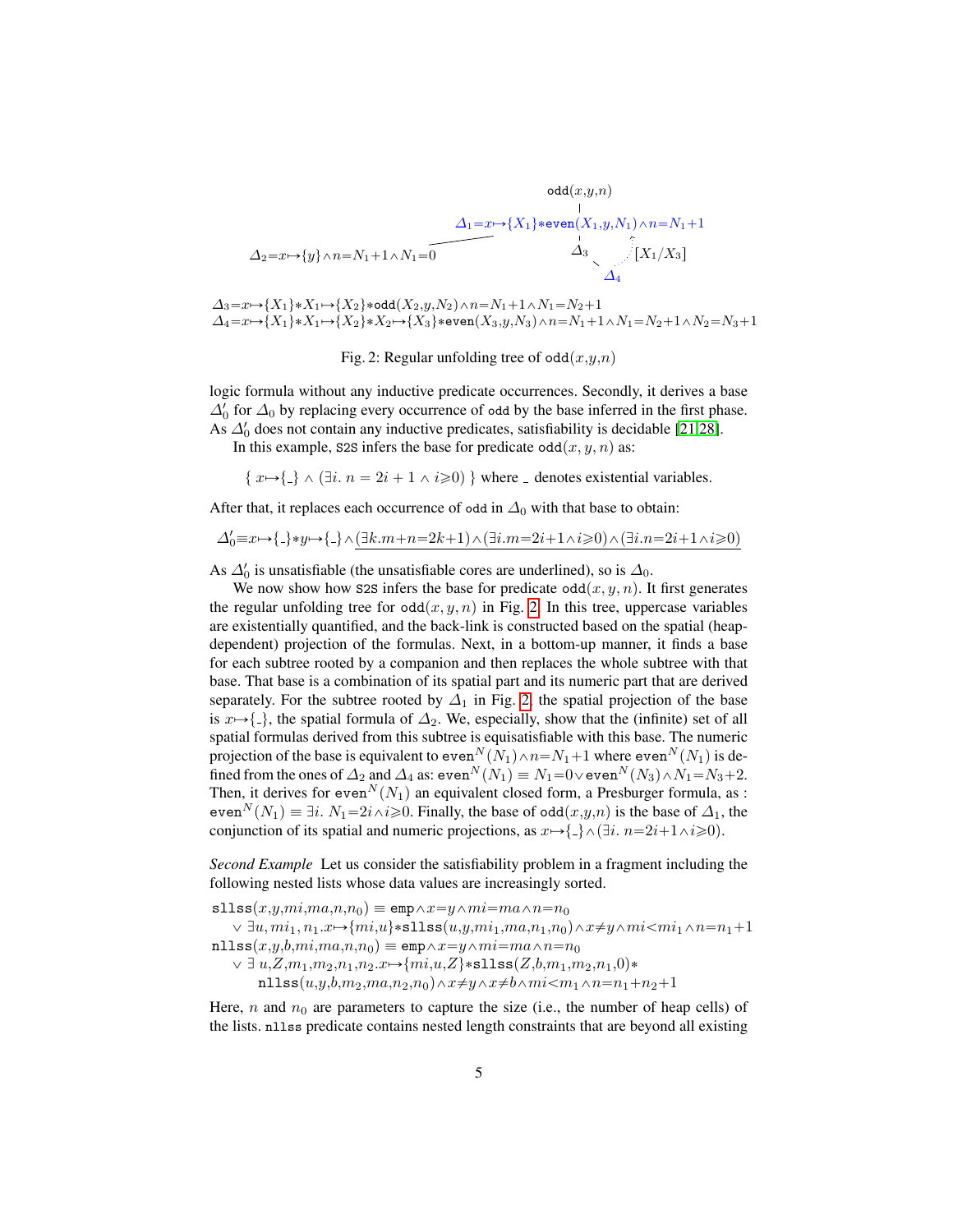decidable fragments. We show that nllss is in the decidable fragment, and can support compositional satisfiability solving. We compute the length constraints in arithmetic with addition and divisibility prior to transforming it into Presburger arithmetic. We show how to derive the bases for these predicates throughout the rest of the paper.

# <span id="page-5-0"></span>3 Array Separation Logic with Inductive Definitions

In this section, we first present the syntax and semantics of formulas in our work. After that, we show how to obtain spatial and numeric projections of formulas.

Definition 1 (Symbolic heap). *Terms* t*, (Presburger) pure formulas* π*, spatial formulas* κ*, symbolic heaps* ∆ *and disjunctions* Φ *are given by the following grammar.*

 $\varPhi ::= \varDelta \, | \, \varPhi \vee \varPhi \qquad \qquad \varDelta ::= \kappa \wedge \pi \, | \, \exists v. \ \varDelta$  $\kappa ::= \exp | v \mapsto t$ <br>  $\kappa ::= \exp | v \mapsto \{t_1, ..., t_N\}| P(\bar{v}) | array(t, t) | \kappa * \kappa$ <br>  $\kappa ::= \exp | v \mapsto t_1 + t_2 + t_3$  $\pi ::=$  true  $| \alpha | \neg \pi | \pi \wedge \pi | \pi \vee \pi$  $t ::= c \mid v \mid t+t \mid -t$ 

*where v* ranges over an infinite set Var of variables,  $\bar{t}$  over sequences of terms (either  $\alpha$ *variables or* null) ( $\bar{t}_i$  for its  $i^{th}$  element), c over  $\mathbb{Z}$ , P over a finite set P.

The array predicate only records the bound of contiguous memory blocks, not their contents. Note that  $t_1 \neq t_2$  is the short form for  $\neg(t_1=t_2)$ .  $FV(\Phi)$  returns the free variables of  $\Phi$ . We write  $\Phi(\bar{v})$  to denote that  $\bar{v} = FV(\Phi)$ .  $\Delta[t_1/v_2]$  denotes the formula obtained by substituting each term  $t_1$  in  $\Delta$  for the variable  $v_2$ .  $\exists \bar{w}, v$ .  $\Delta \wedge v = x$  is normalised into  $\exists \bar{w}$ .  $\Delta[x/v]$  and  $\pi \wedge \pi$  is normalised into  $\pi$ .

Given a formula  $\exists \bar{w}$ .  $P(\bar{v}) * v \mapsto {\{\!\!\{\}}\} * array(v_1, v_2) * \kappa \wedge x \diamond y \wedge \pi$  (where  $\diamond \in \{\equiv, \neq\}$ ), inductive predicate  $P(\bar{v})$  (resp.  $array(v_1, v_2)$ ) is called (heap) observable if there exists at least one variable in  $\bar{v}$  (resp.  $\{v_1, v_2\}$ ) that is quantifier-free (i.e.,  $x \diamond y \wedge \pi$  implies that  $\bar{v}\backslash \bar{w} \neq \emptyset$ );  $v \mapsto \{\bar{t}\}$  is called (heap) observable if v is quantifier-free (i.e.,  $x \circ y \wedge \pi$ implies that  $v \notin \bar{w}$ ). Finally,  $x \diamond y$  is observable if both x and y are quantifier-free (i.e.,  $x \circ y \wedge \pi$  implies that  $\{x; y\} \cap \bar{w} = \emptyset$ . If a predicate is not observable, it is unobservable.  $\Delta$  is a formula obtained by replacing every  $v \mapsto \{\bar{t}\} \in \Delta$  by  $v \mapsto \{\bar{t}\}\$ .

Φ is a *base* formula if it does not contain any occurrence of inductive predicates. Otherwise, it is an inductive formula. We use  $B$  to denote a conjunctive base formula.

A definition of an inductive predicate is a disjunction as  $P(\bar{v}) \equiv \Phi$ . In each disjunct of  $\Phi$  (called a definition rule), all variables which are not formal parameters are existentially quantified. We use base  $\mathcal{P}(P(\bar{v}))$  to denote the base of P( $\bar{v}$ ).

Semantics Concrete heap models assume a set *Loc* of locations (heap addresses), such that  $Loc \subseteq \mathbb{Z}$  and null  $\notin \mathbb{Z}$ . The semantics is given by a satisfaction relation:  $s,h \models \Phi$  is valid if the stack  $s \in Stacks$  and heap  $h \in Heaps$  satisfies the formula  $\Phi$ . Stack and heap abstractions are defined (assume that every points-to predicate has at most  $N$  fields):

$$
Heaps \stackrel{\text{def}}{=} Loc \rightarrow_{fin} \mathbb{Z}^N
$$
 *Stacks*  $\stackrel{\text{def}}{=} Var \rightarrow \mathbb{Z}$ 

Suppose that  $dom(f)$  is the domain of function f,  $h_1 \# h_2$  denotes disjoint heaps  $h_1$ and  $h_2$ , and  $h_1 \cdot h_2$  denotes the union of two disjoint heaps. If s is a stack, veVar and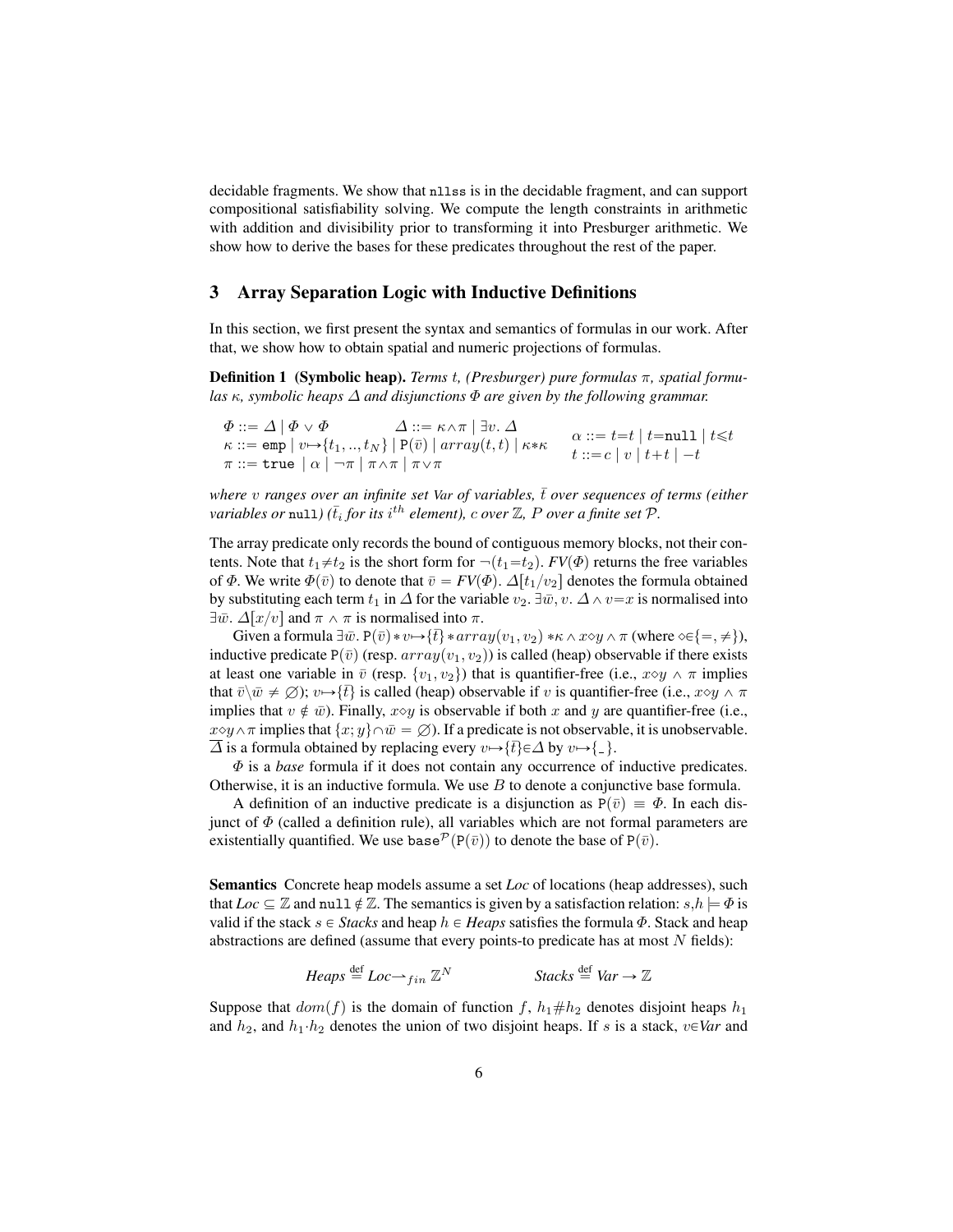$\alpha \in \mathbb{Z}$ , we write  $s[v \mapsto \alpha] = s$  if  $v \in dom(s)$  and  $s[v \mapsto \alpha] = s \cup \{(v, \alpha)\}\$ if  $v \notin dom(s)$ . The interpretation of an inductive predicate  $P(\bar{v})$ , denoted by  $\mathbb{P}(\bar{v})$ , is based on the least fixed point semantics (cf. [\[23\]](#page-21-2)). Then, the semantics is shown below.

 $s, h \models \text{emp}$  iff  $dom(h) = \emptyset$  s, h  $\models$  true iff always  $s, h \models v \mapsto \{v_1, ..., v_N\}$  iff dom $(h) = \{s(v)\}$  and  $h(s(v)) = (s(v_1), ..., s(v_N))$  $s, h \models array(t_1, t_2)$  iff  $s(t_1) \leq s(t_2)$  and dom $(h) = \{s(t_1), ..., s(t_2)\}\$  $s, h \models P(\bar{v})$  iff  $(h, s(\bar{v}_1), ..., s(\bar{v}_k)) \in [\![P(\bar{v})]\!]$ <br>  $s, h \models \kappa_1 * \kappa_2$  iff  $\exists h_1, h_2, h_1 \# h_2, h = h_1 \cdot h_2$  s iff  $\exists h_1, h_2, h_1 \# h_2, h=h_1, h_2$  s.t.  $s, h_1 \models \kappa_1$  and  $s, h_2 \models \kappa_2$  $s, h \models \kappa \land \pi$  iff  $s, h \models \kappa$  and  $s \models \pi$ <br>  $s, h \models \exists v. \Delta$  iff  $\exists \alpha. s [v \rightarrow \alpha], h \models \Delta$  $s, h \models \exists v. \ \Delta$  iff  $\exists \alpha. s[v \rightarrow \alpha], h \models \Delta$ <br>  $s, h \models \Phi_1 \lor \Phi_2$  iff  $s, h \models \Phi_1$  or  $s, h \models \Phi_2$ iff  $s, h \models \Phi_1$  or  $s, h \models \Phi_2$ Semantics of pure formulas is omitted, for simplicity.

**Projections [\[39,](#page-22-4)[23\]](#page-21-2)** For every variable  $v \in Var$ , if it appears in a spatial formula then it is a *spatial* variable. Otherwise, it is a *numeric* variable.  $\bar{x}^S$  (resp.  $\bar{x}^N$ ) is a sequence of variables similar to  $\bar{x}$  excluding numeric (resp. spatial) variables.  $|\bar{x}^S|$  is a sequence of variables obtained by replacing every spatial variable in  $\bar{x}$  with a fresh existential one.

For each inductive predicate  $P(\bar{t}) \equiv \Phi$ , we assume the inductive symbol  $P^s$  and predicate  $P^{S}(\bar{t}^{S})$  for its spatial projection that satisfy  $P^{S}(\bar{t}^{S}) \equiv \Phi^{S}$ . Similarly, we presume the inductive symbol P<sup>N</sup> and predicate  $P^{N}(\bar{t}^{N})$  for its numeric projection that satisfy  $P^{N}(\bar{t}^{N}) \equiv \Phi^{N}$ . Given pure conjunction  $\pi$ , we can rewrite it as  $\pi \equiv \alpha \wedge \beta \wedge \gamma$  where  $FV(\alpha) \subseteq FV(\pi)^S$  and there does not exist another  $\alpha' \in \pi$  such that  $\alpha \in \alpha'$ ,  $FV(\beta) \subseteq$ *FV*( $\pi$ )<sup>*N*</sup> and there does not exist another  $\beta' \in \pi$  such that  $\beta \in \beta'$ , and  $\gamma$  is the conjunction of the remaining constraints. In the following, we define the two projections.

**Definition 2.** The spatial projection  $(\Phi)^S$  is defined inductively as follows.

| $(\varDelta_1 \vee \varDelta_2)^S$                                                    | $\equiv (\Delta_1)^S \vee (\Delta_2)^S$ | $(P(\bar{v}))^S$                             | $\equiv P^{S}(\bar{v}^{S})$                |
|---------------------------------------------------------------------------------------|-----------------------------------------|----------------------------------------------|--------------------------------------------|
| $(\exists \bar{v}.\Delta)^S$                                                          | $\equiv \exists \bar{v}^S. (\Delta)^S$  | $(x \mapsto {\overline{v}})^S$               | $\equiv x \mapsto {\vert \bar{v}^S \vert}$ |
| $(\kappa \wedge \alpha \wedge \beta \wedge \gamma)^S \equiv (\kappa)^S \wedge \alpha$ |                                         | $(array(v_1, v_2))^S \equiv array(v_1, v_2)$ |                                            |
| $(\kappa_1 * \kappa_2)^S$                                                             | $\equiv (\kappa_1)^S*(\kappa_2)^S$      | $(\texttt{emp})^S$                           | $\equiv$ emp                               |

*Similarly, the numeric projection*  $(\Phi)^N$  *is defined inductively as follows.* 

$$
\begin{array}{lll}\n(\Delta_1 \vee \Delta_2)^N & \equiv (\Delta_1)^N \vee (\Delta_2)^N & (\kappa_1 * \kappa_2)^N \equiv (\kappa_1)^N \wedge (\kappa_2)^N \\
(\exists \bar{v} \cdot \Delta)^N & \equiv \exists \bar{v}^N \cdot (\Delta)^N & (\mathbf{P}(\bar{v}))^N \equiv \mathbf{P}^{\mathbf{N}}(\bar{v}^N) \\
(\kappa \wedge \alpha \wedge \beta \wedge \gamma)^N \equiv (\kappa)^N \wedge \beta & (\boldsymbol{x} \mapsto \{\bar{v}\})^N \equiv (\operatorname{array}(v_1, v_2))^N \equiv (\operatorname{emp})^N \equiv \operatorname{true}\n\end{array}
$$

**Definition 3 (Closed form).** Any numeric project  $P^N(\bar{v}^N)$  of an definition is called *Presburger-definable if there exists a Presburger formula* π *such that for any stack* s*,* we have:  $s \models P^{\text{N}}(\bar{v}^N)$  iff  $s \models \pi$ . We call  $\pi$  is the closed formula of the projection.

We use function  $Pres$  to map every Presburger-definable projection into its closed form.

*Example 1.* The numeric projection of predicate *sllss* in Sect. [2](#page-2-0) is:  $\mathtt{sllss}^{\mathtt{N}}(mi,ma,n,n_0)\equiv mi{=}ma{\scriptstyle\,\wedge\,}n{=}n_0$  $\vee \exists mi_1, n_1.\mathtt{sllss}^{\mathtt{N}}(mi_1,ma,n_1,n_0)\wedge mi$ 

This numeric predicate is in the decidable fragment DPI [\[39\]](#page-22-4) and its closed form is  $Pres({\tt sliss}^{\tt N}(mi,ma,n,n_0))\equiv mi{\leq}ma \land n{\geq}n_0.$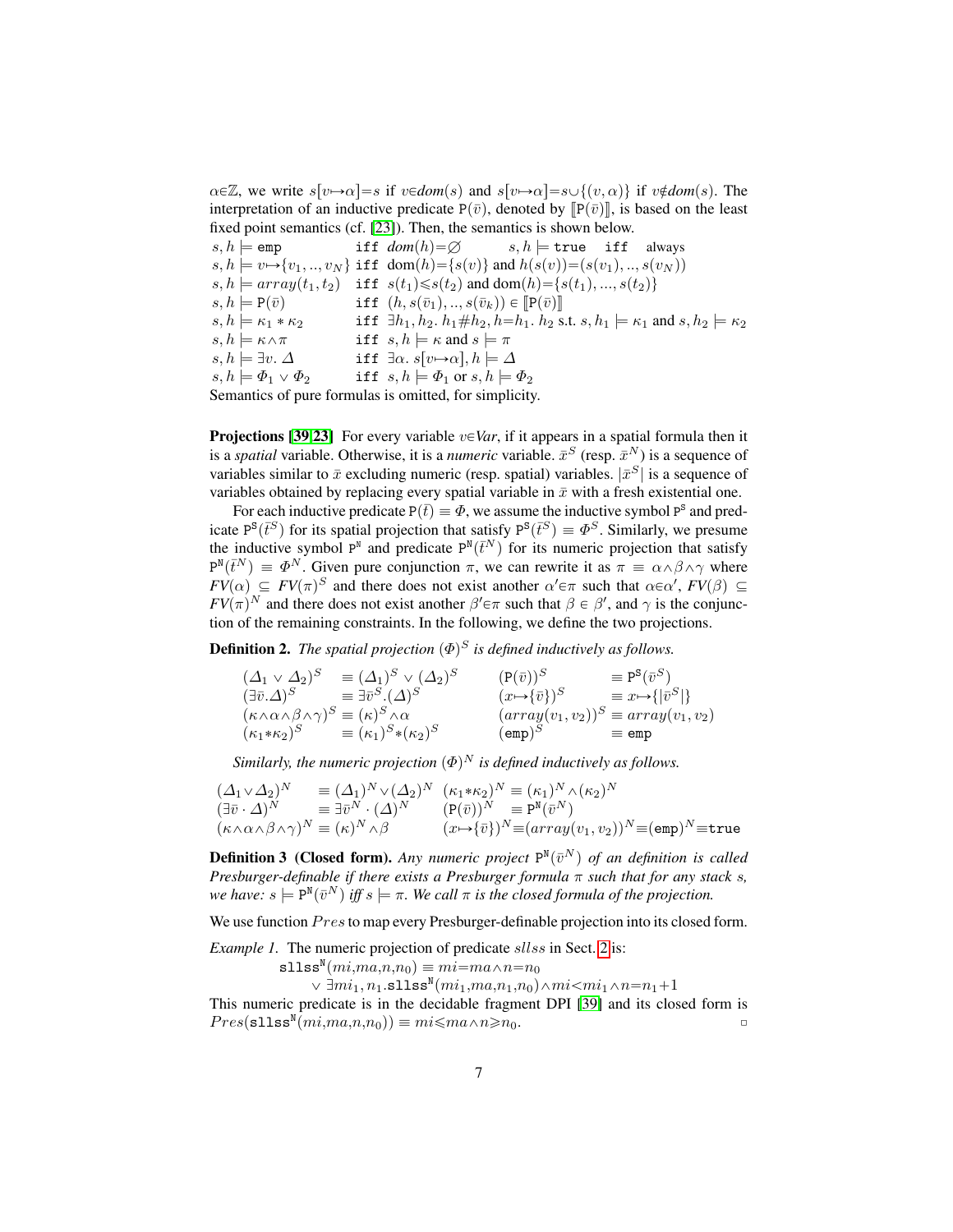# <span id="page-7-0"></span>4 Regular Unfolding Trees

Given an inductive predicate with spatial and pure constraints, its regular unfolding tree is generated based on the spatial projection and the base is collected for the spatial and arithmetic projections, separately. In this section, we first introduce regular unfolding trees (subsection [4.1\)](#page-7-1). After that, we present an algorithm to construct the trees where back-links are generated based on the spatial projection of formulas (subsection [4.2\)](#page-7-2). We also discuss the properties of the trees that are foundations for correctness.

### <span id="page-7-1"></span>4.1 Data Structure

A regular unfolding tree  $\mathcal T$  is a tuple  $(V, E, C)$  where

- V is a finite set of nodes each of which is a symbolic heap  $\Delta$ .
- $E$  is a set of labeled and directed edges  $(∆, L, ∆') ∈ E$  where  $∆'$  is derived from unfolding an inductive predicate in  $\Delta$  and  $L$  is a label to record which disjunct rule unfolding an inductive predicate in  $\Delta$  and L is a label to record which disjunct rule<br>of the definition has been used. Given  $P(\bar{v}) \equiv \bigvee_{i=1}^{n} \exists \bar{w}_i \cdot \Delta_i$  and a node  $e \equiv \Delta * P(\bar{t})$ where P( $\bar{t}$ ) is chosen for unfolding, then new n nodes  $e_i \equiv \Delta * (\exists \bar{w}_i \cdot \Delta_i)[\bar{t}/\bar{v}]$  and new *n* edges (e,  $(P(\bar{t}), \exists \bar{w}_i \cdot \Delta_i)[\bar{t}/\bar{v}], e_i)$  are created.
- C is a back-link (partial) function. In a back-link  $\mathcal{C}(\Delta_c \rightarrow \Delta_b, \sigma)$ , the leaf node  $\Delta_b$  is linked back to an ancestor  $\Delta_c$  when the following two conditions hold. First, there exist  $P(\bar{x}) \in \Delta_c$  and  $P(\bar{y}) \in \Delta_b$  such that  $P(\bar{y})$  is in a subformula unfolded from P( $\bar{x}$ ). Secondly, there exists  $\Delta_b'$  s.t.  $\Delta_b^S \Rightarrow \tilde{\Delta}_b^{S}$ ,  $\Delta_b^{S}$  is equisatisfiable with  $\Delta_b^S$ , and  $\Delta_b^{S} \sigma \equiv \Delta_c^{S}$ . In such a back-link,  $\Delta_b$  is a *bud*, and  $\Delta_c$  is a *companion*.

A leaf node is marked as *open* or *closed*. It is marked as closed when it is either a base formula, unsatisfiable or a bud in a back-link. Otherwise, it is marked as open and may be chosen to reduce into multiple open nodes through predicate unfolding. base<sup> $P(\Delta)$ </sup> denotes the set of satisfiable base formulas of the subtree rooted by node  $\Delta$ .

### <span id="page-7-2"></span>4.2 Generating Regular Unfolding Trees

Regular unfolding trees are generated via procedure  $\omega$ -SAT, described in Algorithm [1.](#page-8-0) Given a formula  $\Delta_0$ ,  $\omega$ -SAT creates an initial tree with one open node  $\Delta_0$ . Then, it iteratively applies the following procedures until all leaf nodes are marked as closed.

- 1. Leaf Node Evaluation via procedure base eval (line 3). It checks satisfiability for every *base* leaf node and marks them *closed* accordingly.
- 2. Back-link Construction via procedure *link\_back* (line 4). It attempts to link an open leaf node with an ancestor via some equisatisfiability and substitution principles.
- 3. Reduction. It chooses an occurrence of inductive predicates in an open leaf node (line 5) to unfold (a.k.a. instantiate - line 9) in a breadth-first manner.

base eval makes use of the following procedure eXPure to discharge a base formula. eXPure transforms a separation logic formula to a formula in first-order logic. Given a base formula  $B \equiv \exists \bar{w}$ .  $*_{i=1}^n \operatorname{array}(v_i, t_i) * *_{i=1}^m x_i \mapsto {\overline{y_i}} \wedge \pi$ , eXPure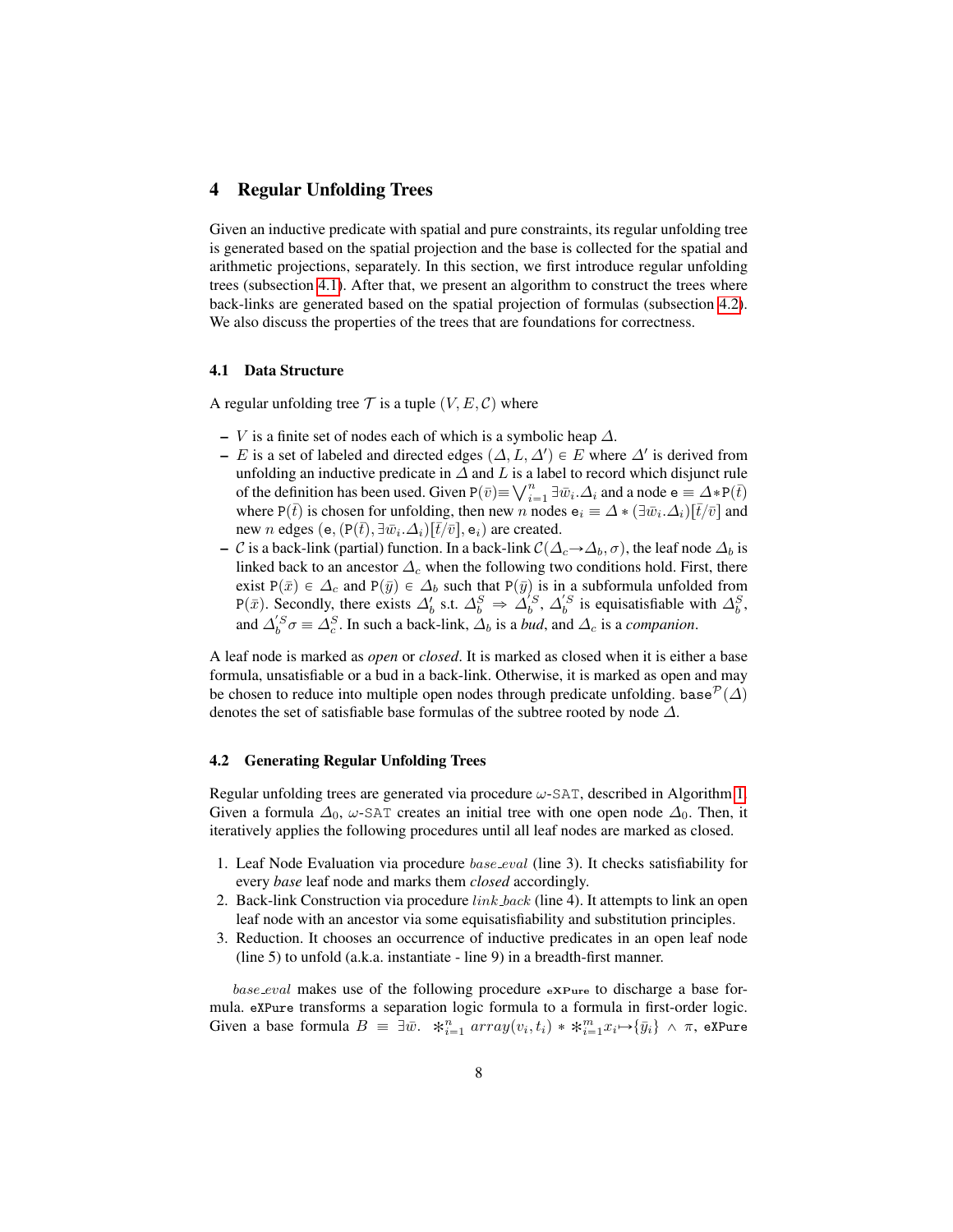Algorithm 1: Procedure  $\omega$ -SAT

input :  $\Delta_0$ output:  $\mathcal T$  $1 \mathcal{T} \leftarrow \{\Delta_0\};$  /\* initialize \*/ <sup>2</sup> while true do 3  $\begin{array}{c|c|c|c|c|c} 3 & \mathcal{T} \leftarrow base\_eval(\mathcal{T}) \, ; & & \nearrow \star \, \text{ eval bases } \star / \\ \hline \mathcal{T} \leftarrow link\_back(\mathcal{T}) \, ; & & \nearrow \star \, \text{ generate back-link } \star / \\ \end{array}$ 4  $\mathcal{T} \leftarrow link\_back(\mathcal{T})$ ;  $\prime *$  generate back-link  $\ast /$ <br>5 (is\_exists,  $\Delta_i$ ) $\leftarrow$  choose\_bfs( $\mathcal{T}$ );  $\prime *$  open leaf for unfolding  $\ast /$ 5 **find**  $\{is\_exists, \Delta_i\} \leftarrow \text{choose\_bfs}(\mathcal{T})$ ; /\* open leaf for unfolding \*/ <sup>6</sup> if *not* is exists then  $7 \mid \cdot \cdot \mid \cdot$  return  $\tau$ ; <sup>8</sup> else 9 | |  $\mathcal{T} \leftarrow$ unfold $(\Delta_i);$ <sup>10</sup> end

<span id="page-8-0"></span>works as follows. If  $\pi \Rightarrow$  $_{1\leqslant i\leqslant n}\,v_i\text{=null}\,\vee\,t_i\text{=null}\,\vee\,$  $1 \le i \le m$   $x_i$ =null, then  $\pi_B = \mathbf{exPure}(B) \stackrel{\mathsf{def}}{=} \mathtt{false}$  . Otherwise,

$$
\pi_B = \text{expure}(B) \stackrel{\text{def}}{=} \exists \ \bar{w}. \ \bigwedge_{1 \leq i \leq n} v_i \leq t_i \land \bigwedge_{1 \leq i < j \leq n} (t_i < v_j) \lor (t_j < v_i) \land \bigwedge_{1 \leq i \leq n, 1 \leq j \leq m} (x_j < v_j) \lor (t_i < x_j) \land \bigwedge \{x_i \neq x_j \mid i, j \in \{1...m\} \text{ and } i \neq j\} \land \pi
$$

**Lemma 1.** For any stack s and base formula B,  $s \models \text{expure}(B)$  iff  $\exists h. s, h \models B$ .

The procedure *link\_back* was designed based on the spatial part of the formulas. As we show that satisfiability in (dis)equalities relies only on quantifier-free variables, existentially quantified heaps could be discarded. Particularly, a leaf node  $\Delta_b$ , say  $\Delta_b \equiv$  $\exists \bar{w}$ .  $\Delta_{b_1} * \Delta_{b_2} * \kappa_d$ , is linked back to an internal node  $\Delta_c$  only when:

- 1. every heap predicates in  $(\exists \bar{w}. \Delta_{b_2})^S$  are unobservable; and
- 2.  $\kappa_d$  contains duplicate inductive predicate occurrences. Given  $\Delta_{b_1} \equiv \kappa_{b_1} \wedge \pi_{b_1}$ , for every inductive predicate  $P(\bar{v})$  in  $\kappa_d$ , there exists a substitution  $\sigma$  over a subset of existentially quantified variables of  $\bar{v}$  such that  $(P(\bar{v}))^{S_{\sigma}}$  is in  $(\kappa_{b_1})^{S}$ ; and
- 3. there exists a substitution  $\sigma_c \equiv [t_1/v_1, ..., t_n/v_n]$  where  $v_i, t_i$  ( $i \in \{1...n\}$ ) are existentially quantified such that  $(\Delta_c)^S \equiv (\exists \bar{w}.~ (\Delta_{b_1})^S)\sigma_c$ .

**Properties of**  $\omega$ **-SAT over Spatial Projection** We now show some properties of  $\omega$ -SAT over fragment SHID, a fragment of array separation logic with spatial-only definitions of inductive predicates. These properties are fundamental for compositionality.

**Definition 4** (**Fragment** SHID). *Every inductive symbol*  $P_i \in \mathcal{P}$  *in* SHID *is defined as:* **Definition 4 (Fragment** SHID). Every inductive symbol  $P_i \in \mathcal{P}$  in SHID i.<br> $P_i(\bar{v}_i) \equiv \bigvee_{j=1}^m (\exists \bar{w}_{i_j} \cdot \kappa_{i_j} \wedge \pi_{i_j})$  where  $\pi_{i_j}$  ( $1 \leq j \leq m$ ) are (dis)equalities.

For every back-link with a companion  $\Delta_c$  and a bud  $\Delta_b$ , if  $\Delta_b$  is *satisfiable* then every formula derived from unfolding  $\Delta_b$  is of the form  $B * B_r$  and there exists a substitution  $\sigma$  such that  $B\sigma$  is a leaf node of the subtree rooted by  $\Delta_c$  and  $B_r$  is unobservable.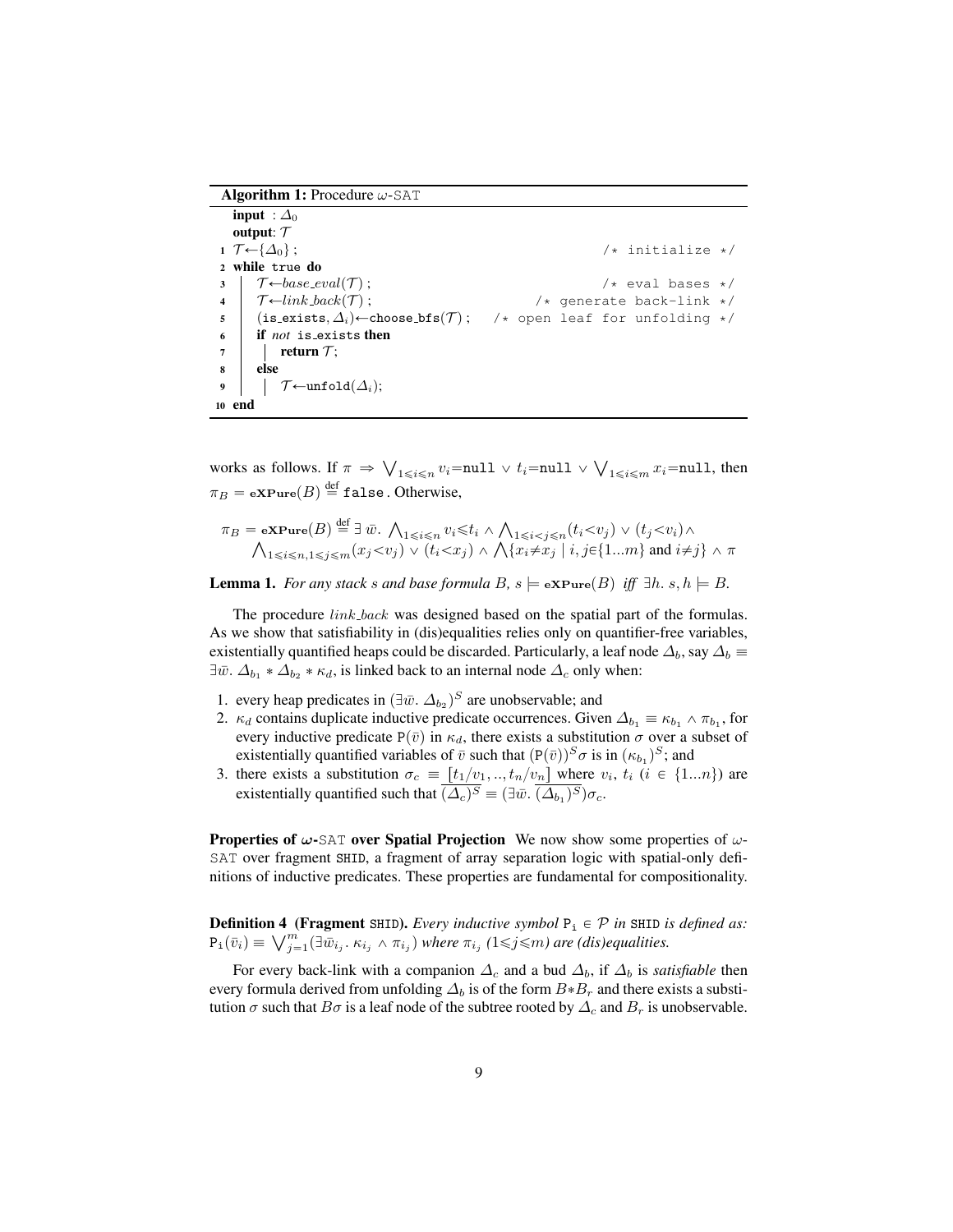<span id="page-9-0"></span>



<span id="page-9-1"></span>(b) Unfolding Tree for nll

Fig. 3: Regular Unfolding Trees

**Proposition 1** (Completeness). *For any s, h and a back-link with a companion*  $\Delta_c$  *and*  $a$  bud  $\varDelta_b$ , if  $s, h \models \varDelta_b$ , then  $\exists B \in \texttt{base}^\mathcal{P}(\varDelta_c)$  and  $\exists s' \subseteq s, h' \subseteq h$  s.t.  $s', h' \models B$ .

We show the small model property of the bases generated.

**Lemma 2 (Small Model).** For any s, h and base satisfiable formula  $B*B_r$  where  $B_r$ *is unobservable, if*  $s, h \models B$ *, then*  $\exists s' \supseteq s, h' \supseteq h$ *.*  $s', h' \models B * B_r$ *.* 

 $\omega$ -SAT with link back always terminates over SHID as the numbers of both definitions in the system and quantifier-free variables in a formula are finite.

Proposition 2 (Termination). ω*-*SAT *terminates in* SHID*.*

An unfolding tree is a cyclic proof only when every leaf nodes are either unsatisfiable or linked back. A cyclic proof is generated as a witness for unsatisfiability.

**Proposition 3** (Soundness). *If*  $\Delta$  *has a cyclic proof,*  $\Delta$  *is unsatisfiable.* 

*Example 2.* We illustrate  $\omega$ -SAT over shape-only singly-linked list s11 and nested lists nll, the spatial projections of the ones in Sect. [2,](#page-2-0) without arithmetic properties.

$$
\begin{array}{lcl}\texttt{sll}(x,y) & \equiv & \texttt{emp} \land x = y & \lor & \exists u . x \mapsto \{., u\} * \texttt{sll}(u,y) \land x \neq y \\ \texttt{nll}(x,y,b) & \equiv & \texttt{emp} \land x = y & \lor & \exists~ u . Z . x \mapsto \{., u . Z\} * \texttt{sll}(Z,b) * \texttt{nll}(u,y,b) \land x \neq y \land x \neq b\end{array}
$$

Figure [3a](#page-9-0) shows unfolding tree for sll. This tree is constructed as follows. Starting from  $\Delta_{s_0} \equiv \text{sll}(x,y)$ ,  $\omega$ -SAT unfolds the inductive symbol to obtain  $B_{s_1}$  and  $\Delta_{s_2}$ .

 $B_{s_1} \equiv \text{emp} \land x = y$   $\Delta_{s_2} \equiv \exists u_1 \ldots \rightarrow \{-u_1\} \ast \text{sll}(u_1, y) \land x \neq y$ 

with two new edges whose the labels are as follows.

 $l_1 \equiv (\mathtt{sll}(x,y),\texttt{emp} \wedge x = y) \quad l_2 \equiv (\mathtt{sll}(x,y), \exists u_1.x \mapsto \{.,u_1\} \ast \mathtt{sll}(u_1,y) \wedge x \neq y)$ 

ω-SAT evaluates  $B_{s_1}$  as satisfiability and marks it as closed. For  $\Delta_{s_2}$ , ω-SAT unfolds the inductive predicate to obtain  $B_{s_3} \equiv x \rightarrow \{-y\} \land x \neq y$  and the following  $\Delta_{s_4}$ .

$$
\varDelta_{s_4} \equiv \exists u_1, u_2. x \mapsto \{., u_1\} * u_1 \mapsto \{., u_2\} * \mathtt{sll}(u_2, y) \wedge x \neq y \wedge u_1 \neq y
$$

The two new edges have the following labels.

$$
l_3\equiv(\mathtt{sll}(u_1,y),\mathtt{emp}\wedge x\mathtt{=}y)\ \ \, l_4\equiv(\mathtt{sll}(u_1,y),\exists u_2.u_1\mapsto\{.,u_2\}\ast\mathtt{sll}(u_2,y)\wedge u_1\mathtt{\neq}y)
$$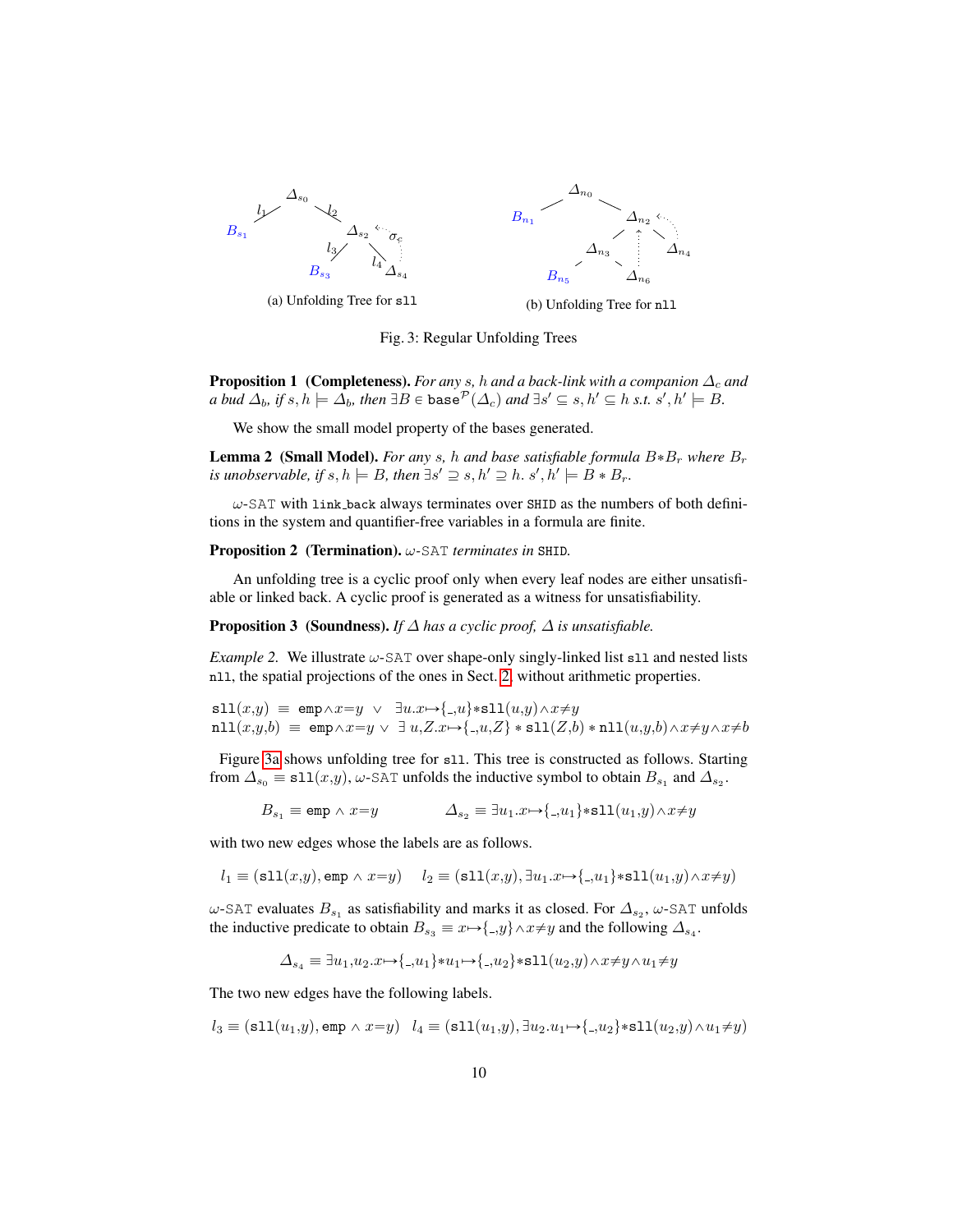$\Delta_{s_4}$  is linked back to  $\Delta_{s_2}$  and marked as closed since  $\Delta_{s_4}$  could be rearranged as:  $\Delta_{s_4} \equiv \exists u_1, u_2. \Delta_{b_1} * \Delta_{b_2}$  where  $\Delta_{b_1} \equiv x \mapsto \{-,u_1\} * s11(u_2,y) \wedge x \neq y$  and  $\Delta_{b_2} \equiv$  $u_1 \mapsto$ {<sub>-</sub>, $u_2$ }  $\wedge u_1 \neq y$  s.t. (i)  $\exists u_1, u_2 \dots \Delta_{b_2}$  is unobservable and (ii)  $\Delta_{s_2} \equiv (\exists u_1, u_2 \dots \Delta_{b_1}) \sigma_c$ where  $\sigma_c \equiv [u_1/u_2]$ . That means, if  $\Delta_{s_4}$  had been kept unfolding, its sub-tree would have included an infinite set of base formulas each of which has the same observable heap with  $B_{s_3}$  i.e., of the form  $x \mapsto \{.,.\} \wedge x \neq y * B_r$  where  $B_r$  is unobservable. Obviously, models satisfying  $B_{s_3}$  are the smallest and have finite heap domains. Since all leave nodes are marked as closed,  $\omega$ -SAT terminates.

Similarly, Fig. [3b](#page-9-0) shows the unfolding tree for nll whose details are as follows.  $\varDelta_{n_0} \equiv \mathtt{nil}(x,y,b), B_{n_1} \equiv \texttt{emp} \, \wedge \, x \mathord{=} y, B_{n_5} \equiv x \mathord{\mapsto} \{.\mathord{,} y,b\} \wedge x \mathord{\neq} y \wedge x \mathord{\neq} b$  $\Delta_{n_2}\!\!\equiv\!\exists\;u_1,\!Z_1.\!x\!\mapsto\!\{\rule{0pt}{1pt}\rule{0pt}{1pt}\!\! ,u_1,\!Z_1\} * \mathtt{sll}(Z_1,b)*\mathtt{nll}(u_1,y,b)\!\wedge\! x\!\neq\! y\!\wedge\! x\!\neq\! b$  $\varDelta_{n_3} \equiv \exists~u_1.x\!\!\mapsto\!\!\{.\! . ,\! u_1,\! b\} \ast \mathtt{nll}(u_1,\! y,\! b)\!\wedge\! x\!\neq\!\! y\!\wedge\! x\!\neq\! b$  $\Delta_{n_4} \equiv \exists u_1, Z_1, Z_2. x \mapsto \{.,u_1, Z_1\} * Z_1 \mapsto \{.,Z_2\} * \text{sl}(Z_2,b) * \text{nl}(u_1,y,b)$  $\wedge x \neq y \wedge x \neq b \wedge Z_1 \neq b$  $\varDelta_{n_{6}} \equiv \exists \; u_{1}, u_{2}, Z_{2}.x \mapsto \{.,u_{1},b\} \ast u_{1} \mapsto \{.,u_{2}, Z_{2}\} \ast \texttt{sll}(Z_{2},b) \ast \texttt{nll}(u_{2},y,b)$  $\land x \neq y \land x \neq b \land u_1 \neq y \land u_1 \neq b$ 

## <span id="page-10-0"></span>5 Compositional Satisfiability Solver

S2S compositionally discharges a formula as follows. First, it computes for every inductive predicate  $P(\bar{t})$  a base, denoted as base<sup> $P(P(\bar{t}))$ </sup> - a set of *satisfiable* base formulae, that precisely charaterises its satisfiability. If this set is empty, then  $P(\bar{t}) \equiv$  false. After that, to discharge formula  $\Delta$  it replaces every occurrence of inductive predicates with the corresponding base to obtain a disjunctive base formula, denoted by base<sup>P</sup>  $(\Delta)$ , before using procedure eXPure to transform this base formula into  $\pi_B$  in first-order logic. Finally,  $\pi_B$  could be discharged efficiently by using an SMT solver.

In the rest of this section, we first present the algorithm to collect the bases (subsection [5.1\)](#page-10-1). After that, we identify five semantic conditions for decidability and compositionality (subsection [5.2\)](#page-11-0). Finally, we show a syntactic decidable fragment, an extension of SHID, where the satisfiability solving can be compositional (subsection [5.3\)](#page-13-0).

#### <span id="page-10-1"></span>5.1 Computing Bases

Algorithm [2](#page-11-1) describes how to infer bases for inductive predicates. In intuition, for each inductive predicate, it first computes a regular unfolding tree where cycles are generated based on the spatial projection of buds and companions. After that, for every cycle, it infers bases for the spatial projection and closed form for the numeric projection separately. Finally, it conjoins the two bases. In particular, it first generates an unfolding tree at line 2. (We assume that all subtrees whose leaf nodes are either unsatisfiable or linked back are eliminated afterward.) At line 4, out-most cycle in each path is the one which has the farthest companion from the root. At line 6, it collects numeric parts of all buds (each cycle has one companion and one or more buds). Next, for each cycle, it collects the spatial projection and numeric projection of all *satisfiable* leaf nodes (lines 7-9). If spatial projection of all base leaf nodes is unsatisfiable, it returns unsatisfiable (line 12). Every base formula generated by the cycle is equisatisfiable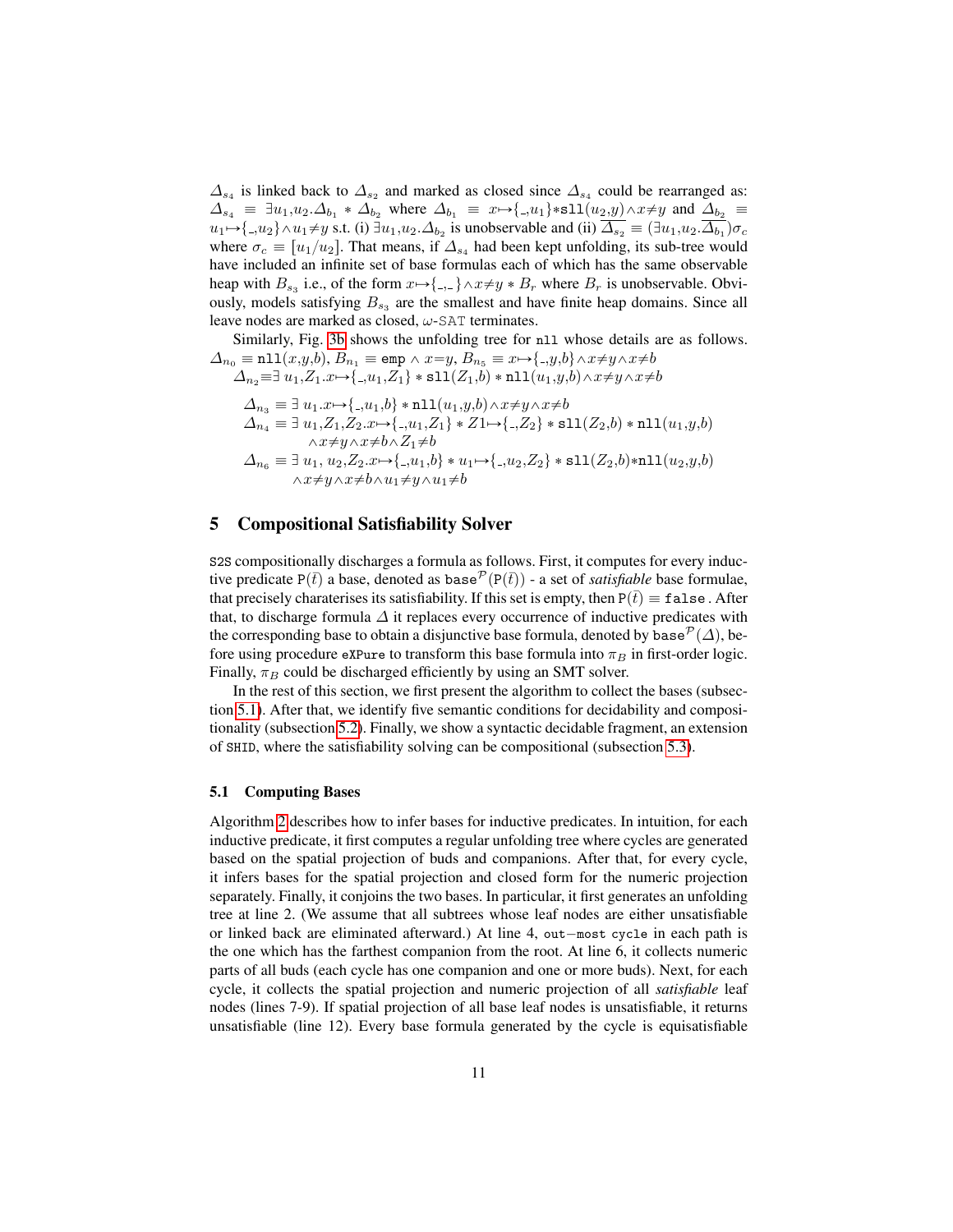Algorithm 2: Deriving Bases.

input : P output: base $^{\mathcal{P}}$ 1 foreach  $P_i(\bar{t}_i) \in \mathcal{P}$  do 2  $(V, E, C) \leftarrow \omega$ -SAT $(P_i(\bar{t}_i))$ ;  $/$ \* reduction tree \*/ <sup>3</sup> repeat 4  $\left| \left| \right| \mathcal{C}(\Delta_c \rightarrow \Delta_b, \sigma) \leftarrow \text{out-most cycle of } (V, E, C);$  $\mathfrak{s}$   $\left| \quad \right|$   $\Phi^S \leftarrow \varnothing$ ; 6  $\alpha \leftarrow \bigvee \{\Delta^N_{b_i}$ /\* arithmetic of sat buds  $*/$ 7  $\Box$  foreach  $\Delta_{\text{sat}}^S \in \mathcal{C}(\Delta_c \rightarrow \Delta_b, \sigma)$  do  $\begin{array}{cc} \mathbf{s} & \end{array} \begin{array}{c} \end{array} \begin{array}{c} \end{array} \begin{array}{c} \mathbf{w}^{S} \leftarrow \Psi^{S} \cup \{ \Delta_{\mathtt{ss}}^{S} \end{array}$ /\* spatial of sat leaf bases  $*/$ 9  $\vert$   $\vert$   $\alpha \leftarrow \alpha \vee \Delta_{\text{sat}}^N$ ; /\* arithmetic of sat leaf bases \*/  $10$  end 11  $\|\cdot\|$  if  $\Psi^S = \varnothing$  then  $12$   $\begin{array}{|c|c|c|c|c|c|}\n\hline\n & \Delta_c \leftarrow \texttt{false} & \rightarrow & \mathcal{A} \text{unsat - cyclic proofs } \star / \n\end{array}$ 13 **if**  $\Delta_c^N$  *contains one inductive predicate* then 14 | |  $\beta \leftarrow Pres(\Delta_c^N);$  $\alpha_c^{(N)}$ ;  $\lambda_c^{(N)} \equiv \alpha \star/2$  $15$  else 16  $\big|$   $\big|$   $\beta \leftarrow Pres(\alpha)$ ; 17  $\left| \quad \right| \quad \Delta_c \leftarrow \bigvee \{ B \wedge \beta \mid B \in \varPsi^S \} \ ;$ <sup>18</sup> until *no more cycles*;  ${\tt 19}\quad\Big|\quad{\tt base}^{\mathcal P}(({\tt P}_i(\bar t_i)))\leftarrow\{\Delta^{noncyc}_{{\tt sat}}\mid \Delta^{noncyc}_{{\tt sat}}\hbox{ is sat}\}\,;\quad\not\star\hbox{ sat leaf nodes }\,\,\star\neq 0\}.$ <sup>20</sup> end 21 return base<sup> $P$ </sup>:

<span id="page-11-1"></span>with one of those in the set of all spatial bases collected. For the numeric, it computes the closed form of satisfiable instances (lines  $13-16$ ). (Recall that  $Pres$  is the function that maps numeric projection of each inductive definition in the decidable fragment to a Presburger formula.) Note that if the numeric companion  $\Delta_c^N$  is an occurrence of an inductive predicate, it computes the closed form using a more precise on-the-fly definition ( $\Delta_c^N \equiv \alpha$  at line 14). Finally, at line 17, it replaces the companion with the combined base. This process of computing bases for cycles is repeated in such a bottom-up manner until the tree does not contain any cycles. Finally, it collects all the satisfiable leaf nodes of the tree.

<span id="page-11-2"></span>*Example 3.* For the inductive predicates in Example [3,](#page-11-2) the base computed for the cycle of sll is  $(B_{s_3})^S = \exists Y. x \mapsto \{.,Y\} \wedge x \neq y$  and the base of generated for sll is a disjunctive set of the two satisfiable base leaf nodes:  $base^{\mathcal{P}}(\text{sll}(x,y)) \equiv \{B_{s_1}; (B_{s_3})^S\}.$ Similarly, the base computed for n11 is: base  $^{\mathcal{P}}(\text{n11}(x,y,b)) \equiv \{B_{n_1}; (B_{n_5})^S\}$ .

#### <span id="page-11-0"></span>5.2 Decidability and Compositionality

We state the five conditions for a fragment of inductive predicates such that Algorithm [2](#page-11-1) is terminating, and the generated bases are both sound and complete. First, the following condition ensures the separation of the spatial and numeric projections such that there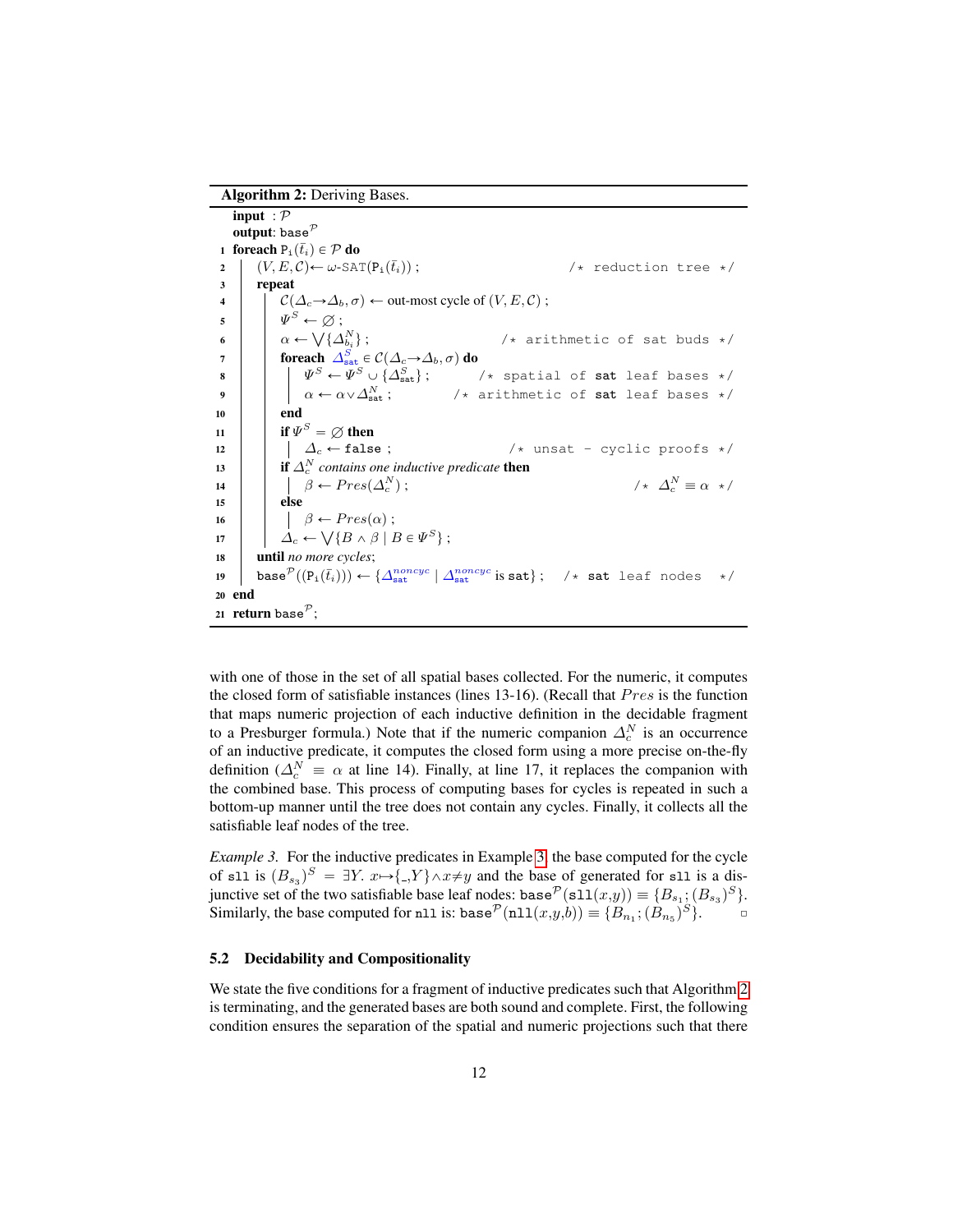is no over-approximation of the two projections. Suppose that the pure formula  $\pi$  of a definition rule in SLIDLIA<sub>sem</sub> is  $\pi \equiv \alpha \wedge \beta \wedge \gamma$  where  $\alpha$  is the spatial constraint,  $\beta$  is the arithmetic constraint and  $\gamma$  is the mixing constraint between the two domains. C1.  $\gamma$  *is* true. We note that if all inductive definitions of  $P(\bar{t})$  in a fragment satisfy C1,

then such  $\gamma$  of any formula derived from unfolding  $P(\bar{v})$  is also true.

For the termination of  $\omega$ -SAT at line 2, we need the following condition.

- C2.  $\alpha$  *in every definition rule in* SLIDLIA<sub>sem</sub> *is a conjunction of (dis)equalities.* The completeness further requires the three following conditions.
	- Every back-link generated for the spatial projection is (sound and) complete when combined with pure bases. Recall that a bud is of the form  $\Delta_b \equiv \exists \bar{v} . (\kappa_{b_1} \wedge \alpha_{b_1} \wedge \beta_{b_1})*$  $(\kappa_{b_2} \wedge \alpha_{b_2} \wedge \beta_{b_2}) * \kappa_d$  where  $\kappa_{b_2} \wedge \alpha_{b_2} \wedge \beta_{b_2}$  is unobservable and  $\kappa_d$  is the duplicate conjunction. As  $\omega$ -SAT always returns the observable part, unlike in SHID, discarding  $(\kappa_{b_2} \wedge \alpha_{b_2} \wedge \beta_{b_2} * \kappa_d)^S$  may make the combined bases incomplete; that is  $(\Delta_b)^S$ is unsatisfiable while  $(\Delta_b)^N$  is satisfiable. The completeness is retained only when: For any s, we have if  $s \models (\Delta_b)^N$ , then  $\exists s', h'$ .  $s', h' \models (\Delta_b)^S$ . As  $\omega$ -SAT always returns the observable part, the following condition is equivalent. **C3.** For any s, h, we have: if  $s, h \models (\Delta_{b_1})^S$ , then  $\exists s', h'. s', h' \models (\Delta_b)^S$ .
	- C4. *If the system of inductive definitions contains arithmetic constraints, each cycle in the regular unfolding tree derived for an inductive definition contains at most one* satisfiable *spatial projection leaf node* (line 8). This condition forbids the overapproximation of the combination at line 17.
	- C5. *Numeric projection of every inductive predicate (at line 16) or on-the-fly numeric predicate (at line 14) is Presburger-definable* i.e., the numeric predicate is in a decidable fragment like DPI [\[39\]](#page-22-4). This ensures that the numeric base computed is equivalent to the numeric constraints of the whole subtree.

Suppose Algorithm [2](#page-11-1) infers a base  $B<sup>S</sup> \wedge \pi$  for subtree involving a cycle and  $B*B<sub>r</sub>$ is a base leaf of the subtree. By Lemma [2,](#page-9-1) for every v where  $s(v) \in dom(h' \backslash h)$ , v is existentially quantified. Hence, the heaps in  $h' \backslash h$  could not be accessed by the outer scope of  $B_r$ . As so, for any formula  $\Delta$ ,  $B * B_r * \Delta$  is equisatisfiable with  $(B^S \wedge \pi) * \Delta$ . Therefore, satisfiability could be performed modularly via the inferred base  $B^S \wedge \pi$ .

**Theorem 1** (**Composition**). *For any stack s, heap* h and  $\Delta$ *, we have:* 

 $\textsf{I} = (if) \textit{ if } s,h \models \textsf{base}^{\mathcal{P}}(\varDelta)\textit{, then } \exists s',h'.~ s',h' \models \varDelta\textit{.}$  $\hskip1cm {\mathcal L} - (\textit{only if}) \textit{ if } s,h \models \Delta, \textit{then } \exists s',h'.~ s',h' \models \textsf{base}^{\mathcal P}(\Delta).$ 

Motivating Example Revisited We show how to compute the bases of predicate sllss $(x,y,mi,ma,n,n_0)$  in the second motivating example. In the definition of this predicate, x, y are spatial variables and  $mi$ ,  $ma$ ,  $n$  and  $n_0$  are numeric variables. C1 and C2 hold straightforwardly for this definition.

At line 2,  $\omega$ -SAT constructs a reduction tree whose shape is similar to the tree in Fig. [3a.](#page-9-0) Its respective nodes are as follows.  $\Delta_{ss_0} \equiv$  sllss $(x,y,min,ma,n,n_0)$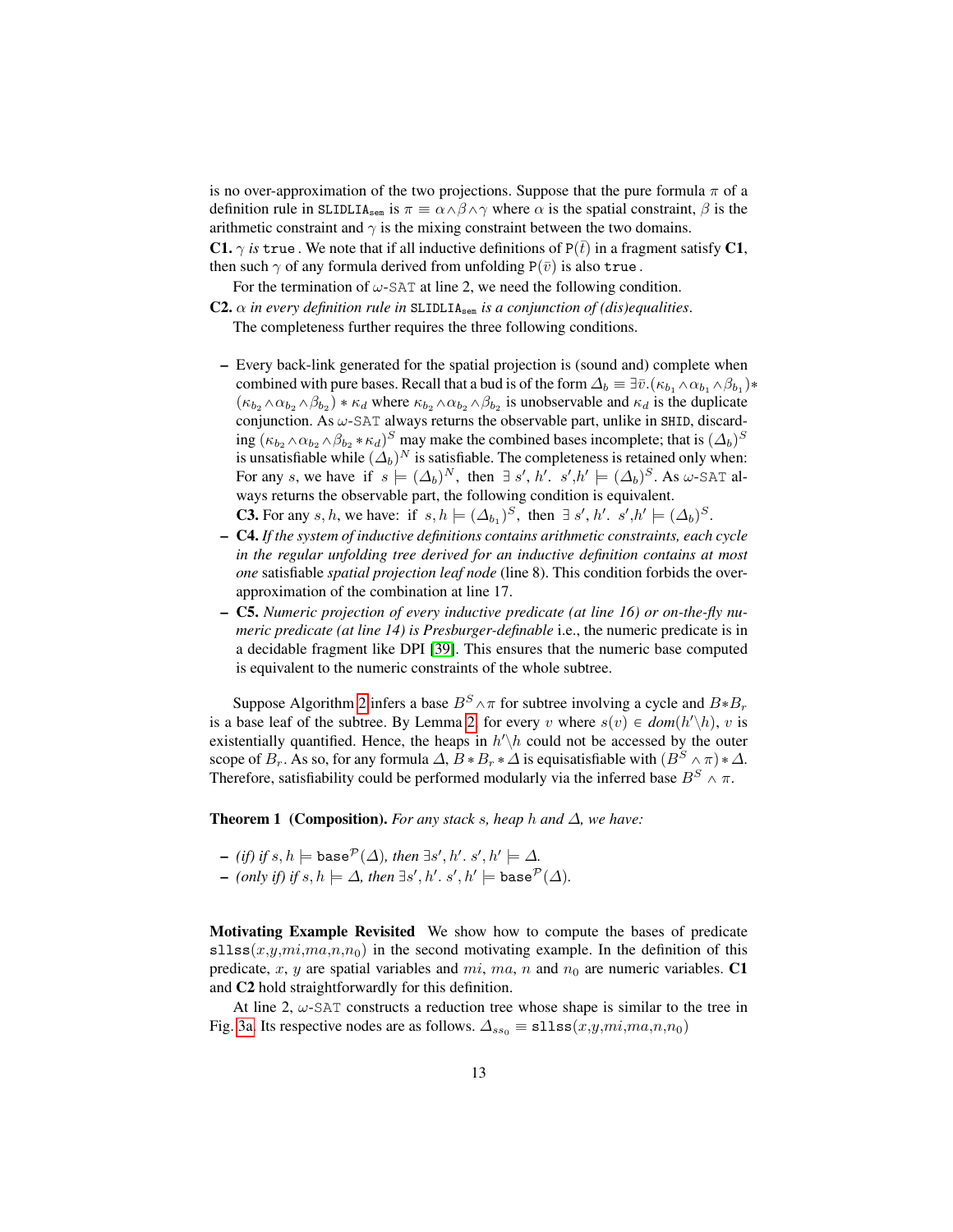$B_{ss_1} \equiv \exp \wedge x = y \wedge mi = ma \wedge n = n_0$  $\Delta_{ss_2} \equiv \exists u_1,m_1,n_1.x \mapsto \{mi,u_1\} * \text{sllss}(u_1,y,m_1,ma,n_1,n_0) \land x \neq y \land mi < m_1 \land n = n_1+1$  $B_{ss_2} \equiv x \rightarrow \{mi, y\} \wedge x \neq y \wedge mi \leq ma \wedge n = n_0+1$  $\Delta_{ss_4} \equiv \exists u_1, u_2, m_1, m_2, n_1, n_2 \ldots \rightarrow \{mi, u_1\} * u_1 \mapsto \{m_1, u_2\} * \text{sllss}(u_2, y, m_2, ma, n_2, n_0)$  $\lambda x \neq y \land u_1 \neq y \land m i \leq m_1 \land m_1 \leq m_2 \land n = n_1+1 \land n_1=n_2+1$ 

In  $\Delta_{ss_4}$ ,  $\Delta_{b_1}^S \equiv x \mapsto \{mi, u_1\} * \text{sllss}^S(u_2, y), \kappa_d \equiv \texttt{emp}$  and the spatial projection of the unobservable is  $\Delta_{b_2}^S \equiv u_1 \mapsto \{m_1, u_2\} \wedge u_1 \neq y$ . As  $\Delta_{b_2}^S$  is separate from  $\Delta_{b_1}^S$ , C3 holds. And as the cycle in the reduction tree has only one base  $B_{ss_3}$ , C4 holds. As shown in the preceding subsection, its numeric projection is in DPI and is thus Presburger-definable:  $Pres(\texttt{sllss}^{\text{N}}(mi,ma,n,n_0)) \equiv mi \leq ma \land n \geq n_0$ . Thus, C5 holds. Moreover, the base for the cycle of the tree is computed as  $B_{22} \equiv (B_{ss_3})^S \wedge Pres((\Delta_{ss_3})^N \vee (\Delta_{ss_4})^N)$ ,

 $B_{22} \equiv (B_{ss_3})^S \wedge Pres((\Delta_{ss_2})^N)$  $\equiv \exists Y.x \mapsto \{mi,Y\} \wedge x \neq y \wedge Pres(\exists m_1,n_1.\mathtt{sllss}^{\mathtt{N}}(m_1,ma,n_1,n_0) \wedge mi <\!\!m_1 \wedge n\!=\!n_1+1)$  $\equiv \exists Y, m_1, n_1 \ldots \rightarrow \{mi, Y\} \wedge x \neq y \wedge (m_1 \leq m \land n_1 \geq n_0 \land mi < m_1 \land n = n_1+1)$ 

Finally, the base computed for sllss is: base  $\mathcal{P}(\texttt{sllss}(x,y,mi,ma,n,n_0))\equiv \{B_{ss_1};B_{22}\}.$ 

The remaining question is syntactic decidable fragments where the satisfiability is compositional. SHID satisfies the five conditions for compositionality straightforwardly. As definitions of inductive predicates in [\[3,](#page-20-5)[14](#page-20-6)[,18](#page-21-6)[,39](#page-22-4)[,21](#page-21-5)[,23](#page-21-2)[,41\]](#page-22-5) satisfy these five conditions, satisfiability is compositional in these fragments. The next subsection shows a new decidable fragment.

#### <span id="page-13-0"></span>5.3 Compositionality with Small-Model Arithmetic Properties

We study fragment SHIDe that is an extension of SHID with small-model arithmetic pure properties (e.g., sortedness) where every inductive predicate also has small models w.r.t. satisfiability. Given a predicate  $P_i(\bar{v}_i)$ , if two parameters  $v, t \in \bar{v}_i$  define a small-model pure property then in every instantiation unfolded from  $P_i(\bar{v}_i)$ , the constraints over  $v, t$ is:  $\exists w_1, ..., w_n \ldots \lor w_1 \land w_1 \lor w_2 \land ... \land w_n \lor t$  (where  $\Diamond \in \{ =, \geq, \leq \}$ ).

**Definition 5** (SHIDe). *Given every definition*  $P_i(\bar{v}_i) \equiv \bigvee_{j=1}^m (\exists \bar{w}_{i_j} \cdot \kappa_{i_j} \wedge \pi_{i_j})$  *in* SHID,  $\pi_{i_j}$  ( $1 \leq j \leq m$ ) may contain  $\diamond$  operators over parameters of inductive predicate  $P_i$  such *that for any*  $s, h$  *if*  $s, h \models P_i(\bar{v}_i)$ ,  $\forall l_1 \in dom(h). \exists l_2 \in dom(h) \text{ s.t. } h(l_1) = (...,l_2,...,l_{j_1},...)$ ,  $h(l_2) = (.,l_{j_2},...)$  and  $l_{j_1} \diamond l_{j_2}$  holds where  $l_{j_1}$  and  $l_{j_2}$  are the  $j^{th}$  components.

*Example 4.* We define linked lists being sorted as follows.

 $\texttt{sllso}(x,y,mi,ma) \equiv \texttt{emp} \land x = y \land ma = mi$  $\vee \exists u, mi_1.x \mapsto \{mi,u\} *$ sllso $(u,y,mi_1,ma) \wedge x \neq y \wedge mi < mi_1$ 

For any formula B unfolded from  $\text{sllso}(x,y,min,m)$ , in case B has an empty heap,  $mi = ma$ . Otherwise,  $mi < ma$ . Hence, the base that includes one with the empty heap and another with *one* singleton heap is sufficient to characterise the satisfiability of sllso $(x,y,min,ma)$ . Particularly, to compute base for sllso $(x,y,min,ma)$ ,  $\omega$ -SAT constructs for it a cyclic reduction tree that has the same structure as the tree of  $\text{sl}(x,y)$  $(in Example 3).$  $(in Example 3).$  $(in Example 3).$ 

Obviously,  $\omega$ -SAT terminates to compute bases for a definition in SHIDe that is a combination of a definition in SHID with the small-model pure properties.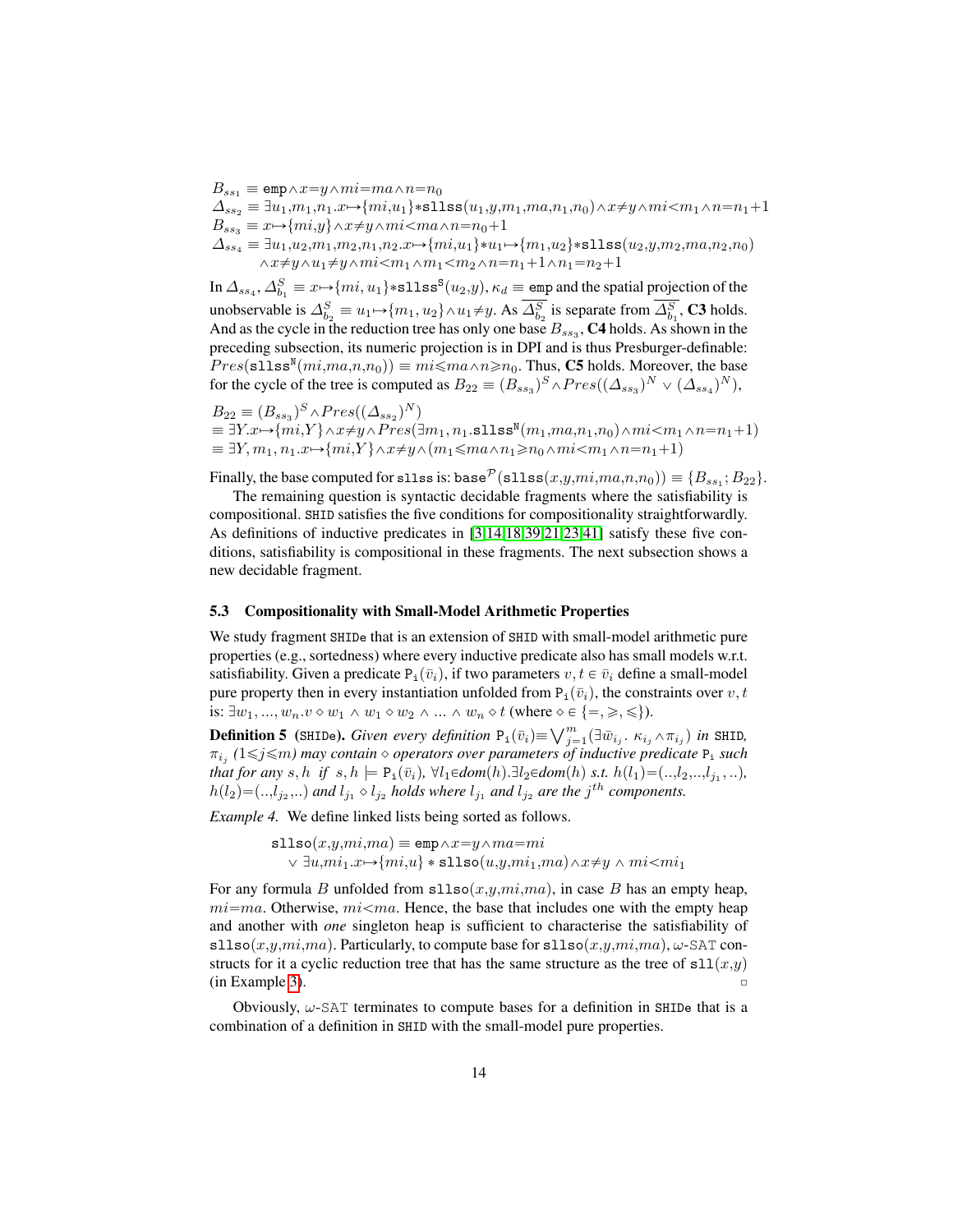## <span id="page-14-0"></span>6 Decidable Fragment SLIDLIA

We define a syntactic fragment, called SLIDLIA (subsection [6.1\)](#page-14-1). The decidability and compositionality of SLIDLIA rely on the decidability of its numeric inductive predicates. In subsection [6.2,](#page-14-2) we show that AID - Arithmetic with Inductive Definitions, the fragment including these numeric projections, is indeed decidable.

#### <span id="page-14-1"></span>6.1 Predicate Definition

A predicate in SLIDLIA with one pair of numeric parameters is defined as:

$$
\begin{array}{l} \mathbf{P}(r, \!F, \!\bar{B}, \!v_s, \!v_t) \equiv \!\!\mathsf{emp}\! \wedge \!r \!=\! \!F \!\wedge\! v_s \!=\! v_t\\ \vee \exists X_{tl}, \bar{Z}, \!v_s', \!\bar{Z}_s.\!r \!\mapsto\! \{\bar{p}\} \ast \kappa' \ast \mathbf{P}(X_{tl}, \!F, \!\bar{B}, \!v_s', \!v_t) \!\wedge\! \alpha \!\wedge\! \beta \end{array}
$$

where r is called the root parameter,  $F$  the target parameter,  $B$  the border parameters,  $v_s$ ,  $v_t$  is a pair of parameters to capture a pure property,  $r \mapsto {\overline{p}} * \kappa'$  the matrix of the heaps. r, F and  $\overline{B}$  are spatial variables and  $v_s$ ,  $v_t$  are numeric variables. Moreover, this definition is constrained by the following five conditions.

**Y1.** 
$$
\{X_{tl}\}\cup \bar{Z} \subseteq \bar{p} \subseteq \{X_{tl}\}\cup \bar{Z}\cup \bar{B}.
$$

**Y2.**  $\kappa' := \mathbb{Q}(R, U, \bar{Y}, S, T) \mid \kappa' * \kappa' \mid \text{emp where } \mathbb{Q} \neq \mathbb{P}, R \in \bar{Z} \text{ and for any } \mathbb{Q}_1(R_1, \dots) \in \kappa'$ and  $\mathtt{Q_2}(R_2,...)\in \kappa'$  then  $R_1\not\equiv R_2, U\in \bar{Z}\cup \bar{B}\cup \{r, X_{tl}, \mathtt{null}\}, \bar{Y}\subseteq \bar{B}\cup \{r, X_{tl}, \mathtt{null}\},$ and  $S \in \overline{Z}_s$  and  $T \in \overline{Z}_s \cup \{v_s'\}.$ 

**Y3.**  $\alpha$  is a conjunction of (dis)equalities and  $FV(\alpha) \subseteq \{r, F, \text{null}\} \cup \overline{B}$ . **Y4.**  $\beta$  is of the one of the following forms:

 $- \beta \equiv \beta' \wedge v_s = v'_s + c_1 z + c_2$  where  $c_1, c_2 \in \mathbb{Z}, FV(\beta') \subseteq \overline{Z}_s$ , and  $z \in \overline{Z}_s$ .  $-\beta \equiv \beta' \wedge v_s \otimes v'_s + c_1$  where  $c_1 \in \mathbb{Z}, \diamond \in \{ =, \geq, \leq \}, FV(\beta') \subseteq \overline{Z}_s$ .

Y5. There is no mutual recursion.

The extension to multiple pairs of numeric parameters is straightforward. SLIDLIA is subsumes the decidable fragments presented in [\[3](#page-20-5)[,13,](#page-20-7)[14,](#page-20-6)[18,](#page-21-6)[21,](#page-21-5)[23\]](#page-21-2). SLIDLIA  $\subset$  SLIDLIA<sub>sem</sub> because Y3 and Y4 imply C1; Y3 ensures C2; Y2 implies C3; Y1 and Y2 imply C4. We show C5 in the next subsection. SLIDLIA includes sllss, nllss (shown in Sect. [2\)](#page-2-0), skip-lists, nested lists.

#### <span id="page-14-2"></span>6.2 Decidability of Fragment AID

We show a procedure to compute the closed form of the numeric projections of definitions in SLIDLIA. Recap that the numeric projection of a definition is of the form:

<span id="page-14-3"></span>
$$
\mathsf{P}^{\mathsf{N}}(v_s,v_t) \equiv v_s = v_t \ \lor \ \exists v_s',\bar{z}.\ \bigwedge_{i=0}^n\mathsf{P}_\mathbf{i}^{\mathsf{N}}(S_i,T_i) \ \land \ \mathsf{P}^{\mathsf{N}}(v_s',v_t) \land \beta' \ \land \ \beta_0
$$

where  $\beta_0 \equiv v_s \diamond v'_s + c$  or  $\beta_0 \equiv v_s = v'_s + c_1 m + c_2, \diamond \in \{\geq,\leq\}, \bigwedge_{i=1}^n$  $\sum\limits_{i=0}^n{\tt P}_{\tt i}^{\tt N}(S_i,T_i)\equiv{\tt true}$ when  $n=0$ ,  $S_i$ ,  $T_i \in \overline{z}$ , and  $FV(\beta') \subseteq \overline{z}$ .

As definitions in SLIDLIA do not allow mutual recursion (condition  $\mathbf{Y5}$ ), the computation of the closed form of these numeric definitions can be performed in a bottom-up manner: the closed forms of all pred  $P_i^N(S_i, T_i)$  are computed before the computation of the closed formula of pred  $P^N(v_s, v_t)$ . The computation of the closed formula is based on the two forms of  $\beta_0$  above. First, we show the computation for the first form.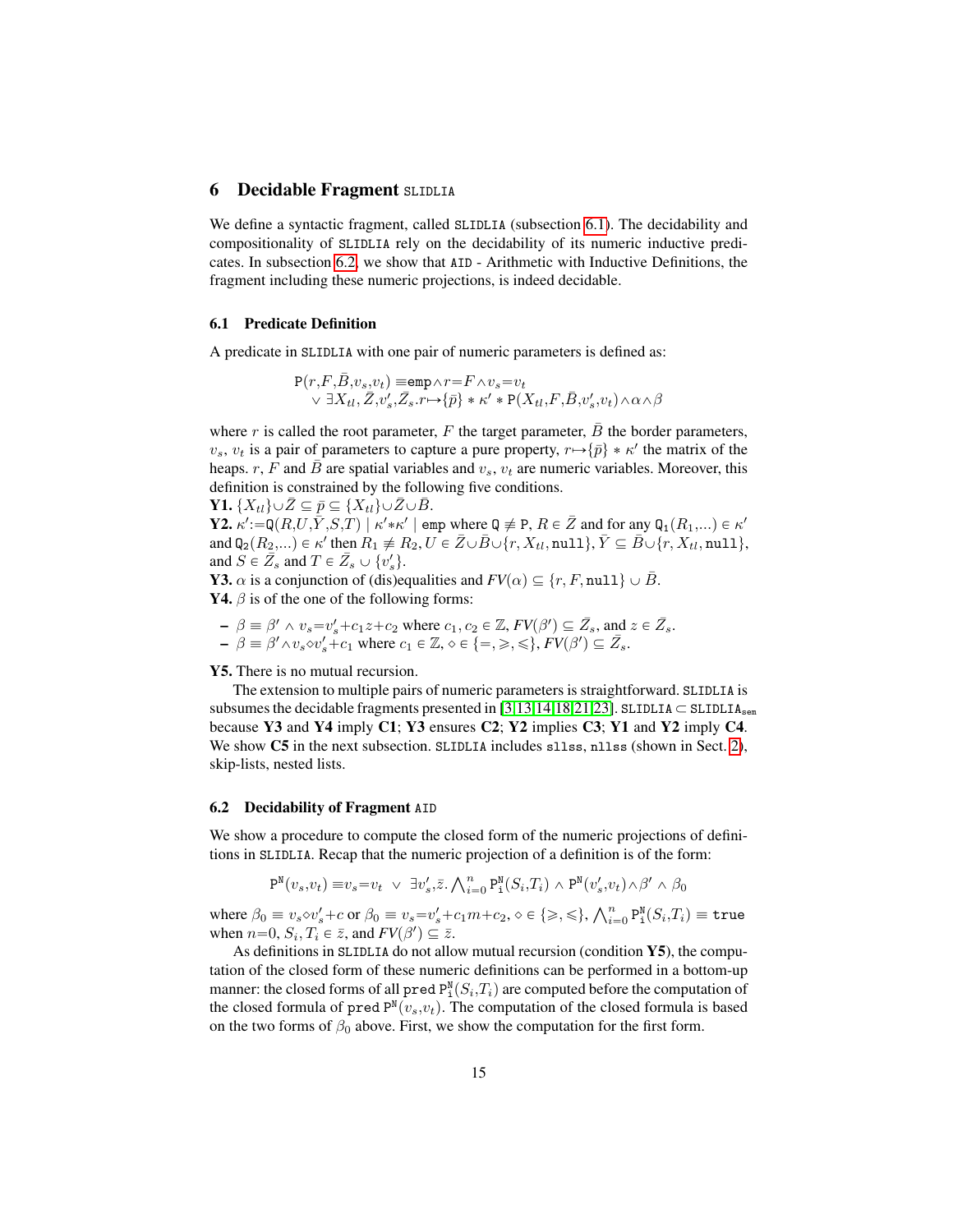Lemma 3. *Given any numeric projection in the following form*

$$
\mathbf{P}^{\mathbf{N}}(v_s, v_t) \equiv v_s = v_t \quad \forall \quad \exists v_s', \bar{z}. \mathbf{P}^{\mathbf{N}}(v_s', v_t) \wedge \beta'(\bar{z}) \wedge v_s \diamond v_s' + c
$$

*where*  $\diamond \in \{ =, \geq, \leq \}$ *, and*  $c \in \mathbb{Z}$ *. Then, we have:* 

$$
P^{N}(v_{s},v_{t}) \equiv v_{s} - v_{t} \vee \exists \bar{z}, k \cdot \beta'(\bar{z}) \wedge v_{s} - v_{t} \diamond ck \wedge k \ge 1
$$

The computation for the second form of  $\beta_0$  is based on the arithmetic of addi-tion and divisibility [\[2](#page-20-8)[,4](#page-20-9)[,24\]](#page-21-10). Authors in [\[2,](#page-20-8)[24\]](#page-21-10) show that the formulas of the form<br> $\overline{AB} = \overline{AB} + \overline{A} + (\overline{a}) + \overline{a} (\overline{a})$  are desided upper functional functions such  $\overline{a} = (a_1, a_2, a_3)$  $\exists \bar{v}.\bigwedge_{i=1}^n f_i(\bar{v}) \mid g_i(\bar{v})$  are decidable, where  $f_i, g_i$  are linear functions over  $\bar{v} \equiv \{v_1,..,v_n\}$ and the symbol | means that each  $f_i$  is an integer divisor of  $g_i$  when both are interpreted over  $\mathbb{N}^n$ . Recently, authors in [\[4\]](#page-20-9) presented a decision procedure for an extension with universally quantified formulas. They proposed to eliminate the quantifiers and transform the formulas in the language  $\langle +, |, 0, 1 \rangle$  into Presburger arithmetic.

<span id="page-15-1"></span>Proposition 4 ([\[4\]](#page-20-9)). *The following formula is Presburger-definable:*

$$
QzQ_1x_1...Q_nx_n. \bigvee_{i=1}^{N} (\bigwedge_{j=1}^{M_i} h_{ij}(z) | f_{ij}(\bar{x}, z) \wedge \bigwedge_{j=1}^{M_i} h'_{ij}(z) | g_{ij}(\bar{x}, z) \wedge \pi(\bar{x}, z))
$$

*where*  $Q$ ,  $Q_1, ..., Q_n \in \{\exists, \forall\}$ ,  $\pi$  *is quantifier-free, f, f', h, g are linear functions.* 

Secondly, we show that the closed form for the second form of  $\beta_0$  is in the arithmetic of addition and divisibility.

Lemma 4 (Nested Quantitative Property). *Given a numeric projection of the form:*

<span id="page-15-2"></span>
$$
\mathbf{P}^{\text{N}}(v_s,v_t)\equiv\!\!v_s\!=\!v_t~\vee~\exists v_s'\!,\!\bar{z}.\mathbf{P}^{\text{N}}(v_s',\!v_t)\!\wedge\!\beta'\!\ \wedge \!\ v_s\!=\!v_s'\!+\!c_1z\!+\!c_0
$$

 $where \ FV(\beta) \subseteq \bar{z} \ and \ z \in \bar{z}, \ c_0, c_1 \in \mathbb{Z}$ . Then,  $P^{\mathbb{N}}(v_s, v_t) \equiv \exists \bar{z}. \beta'(\bar{z}) \wedge c_1 z + c_0 \mid v_s - v_t$ .

By Proposition [4,](#page-15-1)  $\exists \bar{z}.\beta(\bar{z}) \wedge c_1z+c_0$  |  $v_s-v_t$  is Presburger-definable. Hence, Lemma [3,](#page-14-3) Lemma [4](#page-15-1) and Theorem 4 imply that  $P^{N}(v_s, v_t)$  is Presburger-definable.

Theorem 2. *Numeric projections of definitions in* SLIDLIA *is Presburger-definable.*

### <span id="page-15-0"></span>7 Implementation and Evaluation

We have implemented a prototype tool, called S2S, using OCaml for the satisfiability problems. We made use of Z3 [\[11\]](#page-20-10) as a back-end SMT solver for the arithmetic.

S2S gives a precise answer to those problems in a fragment that satisfies the five conditions in Sect. [5.2.](#page-11-0) For those that are beyond these conditions, S2S infers overapproximated bases to check their unsatisfiability. In particular, if C1. or C2. is violated, i.e., formulas with pointer arithmetic constraints, S2S discards these constraints. For efficiency, checking the satisfiability of buds to comply with **C3**, can be ignored. If C4. or C5. is violated, i.e., an arithmetically inductive definition is beyond the decidable fragment AID, S2S computes for it an over-approximated closed form using the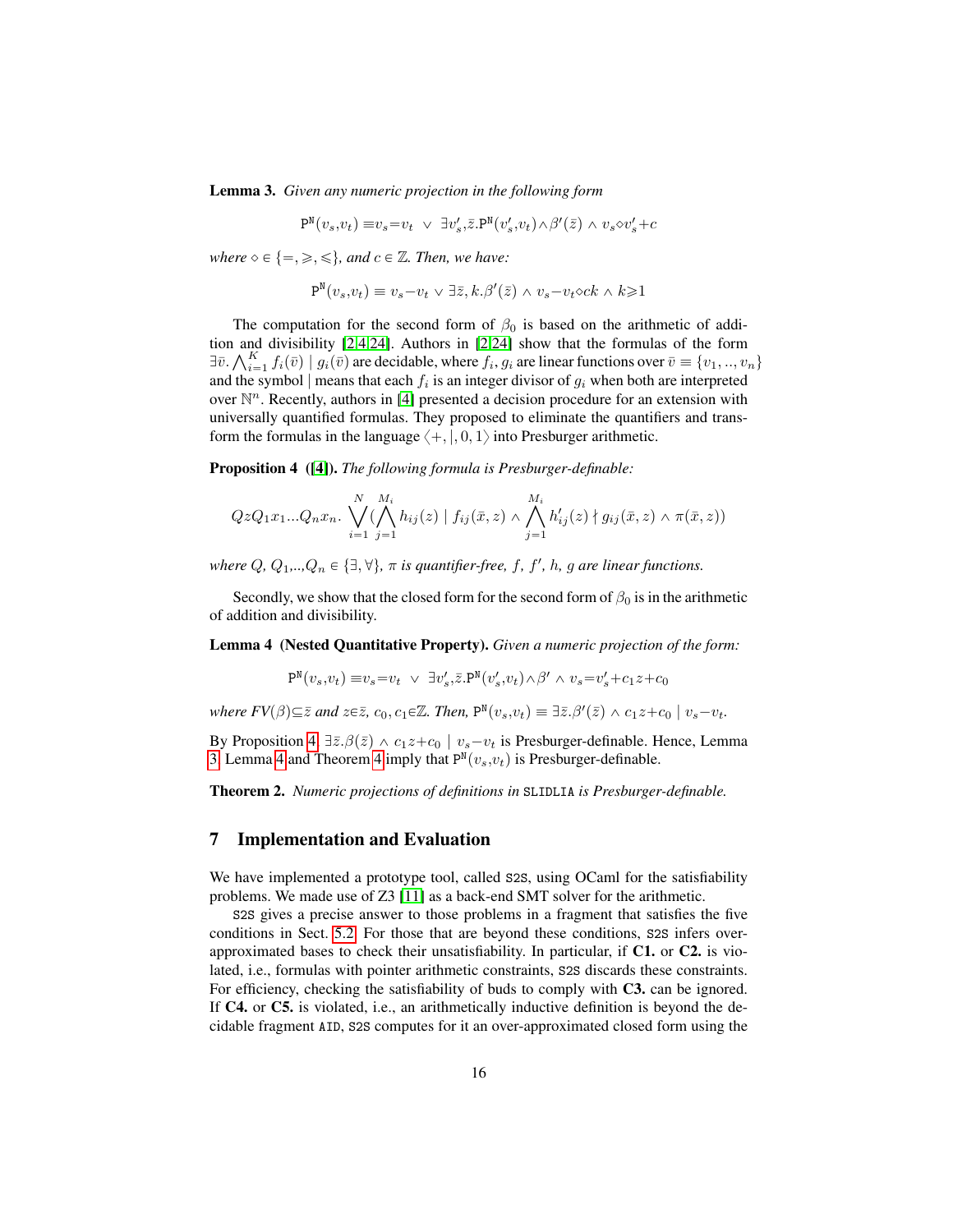| Data Structure (pure properties) #query #unsat |       |     | #sat | without                         |        | with        |       |
|------------------------------------------------|-------|-----|------|---------------------------------|--------|-------------|-------|
|                                                |       |     |      | # $Z3$                          | Time   | #Z3         | Time  |
| Singly llist (size)                            | 666   | 75  | 591  | 3,173                           | 1.01   | 762         | 0.40  |
| Sorted Ilist (size, sorted)                    | 217   | 21  | 196  | 796                             | 0.55   | 336         | 0.36  |
| Doubly llist (size)                            | 452   | 50  | 402  | 1,803                           | 0.79   | 552         | 0.46  |
| Heap trees (size, maxelem)                     | 386   | 38  | 348  | 3,732                           | 6.03   | 865         | 2.61  |
| AVL (height, size)                             | 881   | 64  | 817  | 9.051                           | 23.06  | 2,026 10.85 |       |
| RBT (size, blackheight, color)                 | 1,741 | 217 |      | 1,524 3,491,730                 | 74,158 | 1,767       | 2.81  |
| rose-tree (size)                               | 25    | 8   | 17   | 300                             | 0.34   | 153         | 0.25  |
|                                                | 4,368 | 473 |      | 3,895 3,510,585 74,189.78 6,461 |        |             | 17.74 |

<span id="page-16-1"></span>Table 1: Satisfiability Solving with/without Compositional Reasoning

technique described in [\[21\]](#page-21-5). In intuition, for each definition, it first generates a set of Horn clauses to capture the least fixed point set of its values. After that, it uses the fixed point analysis in [\[34](#page-22-6)[,40\]](#page-22-7) to solve these clauses.

To demonstrate the efficiency, we have evaluated S2S on two sets of satisfiability benchmarks. The first one includes those generated by the program verifier S2 [\[19,](#page-21-1)[22\]](#page-21-11) (subsection [7.1\)](#page-16-0), and the second one consists of those taken from the recent competition for separation logic solvers SL-COMP 2019 [\[37,](#page-22-3)[38\]](#page-22-8) (subsection [7.2\)](#page-17-0). All experiments were performed on a machine with Intel Core i7-6700 3.4GHz and 8GB RAM. If a solver runs longer than 600 seconds, we terminate it and mark the result as unknown.

### <span id="page-16-0"></span>7.1 Efficiency of Compositional Solving

In this section, we present experiments over satisfiability problems with and without compositional reasoning. These problems come from the symbolic execution of the heap-based verification tool [\[19\]](#page-21-1). Each test suit consists of a high number of test problems over the same set of inductive predicates. Then we run S2S over the suite in two settings. For the first one, S2S generates bases for each input without reusing the bases inferred for inductive definitions. For the second one, S2S generates bases for each test by reusing the bases of inductive definitions.

The experimental results are shown in Table [1.](#page-16-1) The first column shows the names of inductive predicates and pure properties that includes cyclic linked-list, sorted singlylinked list, doubly-linked list, AVL trees, red-black tree, and rose trees. Pure properties in each data structure include size properties (number of allocated objects), sortedness, the maximal element of heaps, the height of trees, and color (red or black). The next column captures the number of satisfiability problems sent to the solver for the verification of each program. The next two columns describe the number of unsat and sat queries, respectively. The remaining four columns are divided into two groups corresponding to the runs without and with composition. For each group, we report the number of Z3 invocations in the first column and the time taken in seconds in the second column. In the last row, we sum the values of all the measurements of all data structures.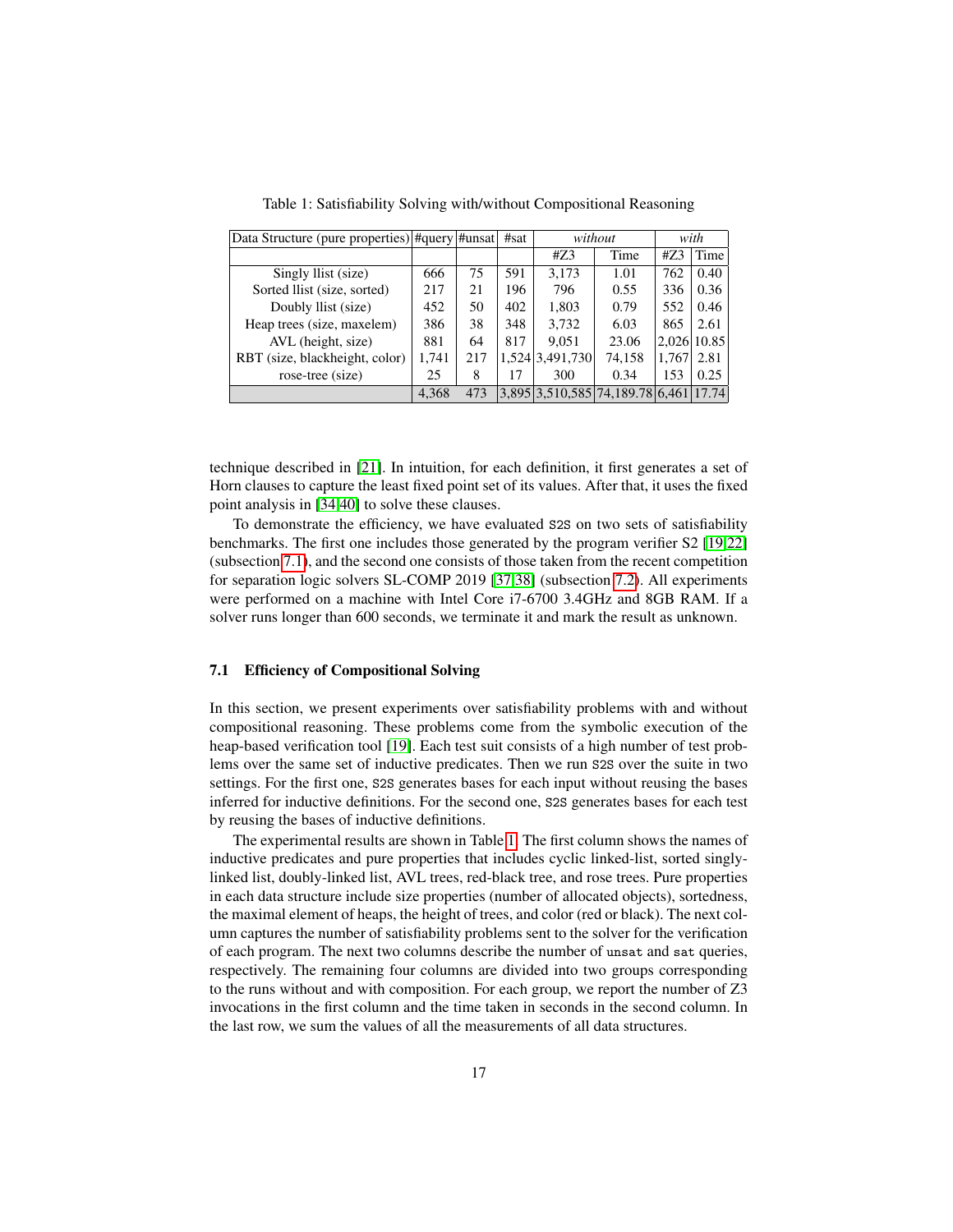<span id="page-17-1"></span>

| Tool                 | af_shls_sat |           | af_shid_sat |                          | af_shidlia_sat |         |                   |           |                    |
|----------------------|-------------|-----------|-------------|--------------------------|----------------|---------|-------------------|-----------|--------------------|
|                      |             | sat unsat | Time        |                          | satlunsat      | Time    |                   | sat unsat | Time               |
|                      | (55)        | (55)      | (110)       | (81)                     | (18)           | (99)    | (15)              | (18)      | (33)               |
| Asterix [28]         | 55          | 55        | 0.56s       | $\overline{\phantom{0}}$ |                |         |                   |           |                    |
| [13]<br><b>SPEN</b>  | 55          | 55        | 16.60s      |                          |                |         |                   |           |                    |
| $S2SAT_{SL}$ [23]    | 55          | 55        | 36.61s      | 50                       | 12             | 382m    | 13                | 8         | 120 <sub>m6s</sub> |
| Harrsh $[17]$        | 55          | 55        | 11m7.41s    | 55                       | 18             | 274m56s | $\qquad \qquad -$ |           |                    |
| SLSAT <sub>[5]</sub> | 54          | 54        | 36m22s      | 57                       | 18             | 218m51s | -                 |           |                    |
| S2S                  | 55          | 55        | 1.18s       | 56                       | 18             | 237m55s | 15                | 18        | 10.07s             |

Table 2: Experimental Results on SL-COMP benchmarks

The results show that S2S with the compositional reasoning is much more efficient. In all experiments, the compositional solving helps to discharge the queries quickly with small numbers of Z3 invocations. To sum up, S2S with the compositional reasoning took as 0.024% (17.74s/74,189.78s) in time and 0.184% (6,461/3,510,585) in the numbers of Z3 invocations as without the compositional reasoning. The experimental results of redblack trees, AVL with height and size properties, especially, confirm the great advantage of the compositional reasoning. On average, S2S with the compositional reasoning took 0.0028 seconds to discharge one satisfiability problem.

#### <span id="page-17-0"></span>7.2 Experiments on SL-COMP 2019 benchmarks

We have compared S2S against the state-of-the-art solvers like Asterix [\[28\]](#page-21-9), SLSAT [\[5\]](#page-20-1), SPEN [\[13\]](#page-20-7), S2SAT<sub>SL</sub> [\[23\]](#page-21-2), and Harrsh [\[17\]](#page-21-8). We have conducted the comparisons over *all* three satisfiability divisions of the competition: *qf shls sat*, *qf shid sat*, and *qf shidlia sat*. All test problems are in our decidable fragments. For each division, we report the number of correct outputs and time (in minutes and seconds) taken by each tool. We note that as Asterix supported hardwired singly-linked lists only, it is unable to handle the problems in *qf shid sat*, and *qf shidlia sat*. Similarly, as SPEN, SLSAT and Harrsh have not supported arithmetic, *qf shidlia sat* is beyond their interests.

We report the results in Table [2.](#page-17-1) In this table, the first column presents the name of the tools. The remaining columns show the results of three divisions each of which includes three columns: the number of correct satisfiability results (sat), the number of correct unsatisfiability results (unsat), and the time (*m* is for minutes and *s* for seconds) taken, respectively, by each tool. - means the solver has not supported these benchmarks in the corresponding division yet. In the third row, the number between "(..)" reports the total number of tests in a column.

The first group shows the results of division *qf shls sat*. Each test problem, generated randomly by Asterix's authors [\[27\]](#page-21-7), contains 10-20 pointer-typed variables pointing to singly-linked lists. In this division, all tools performed pretty well. In particular, Asterix performed the best, S2S was the second, and SPEN was the third. Asterix and S2S decided all tests correctly in a short time. SLSAT was timeout in 3 test problems. We note that as the definition of the singly-linked list was hardwired syntactically in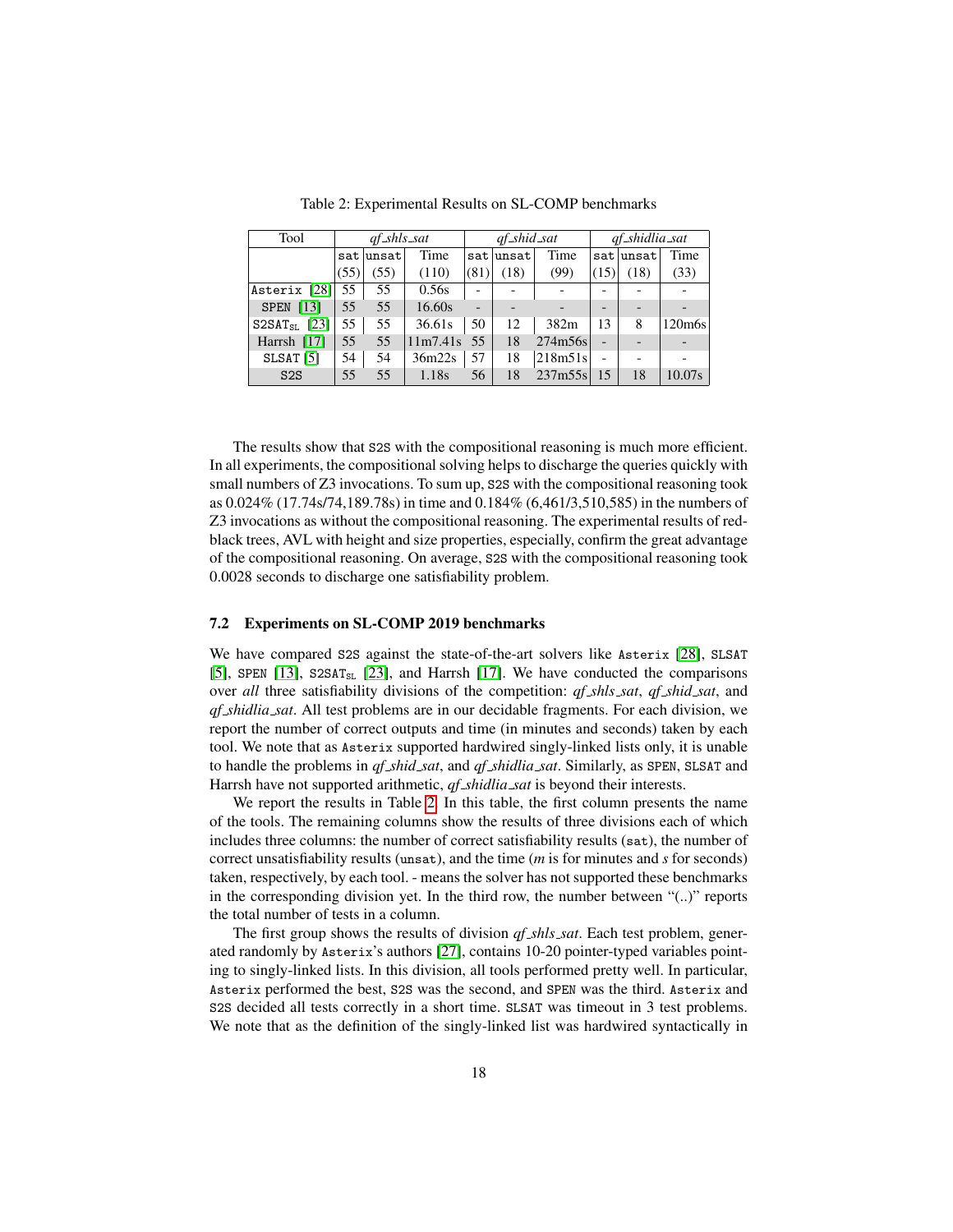Asterix, in contrast to S2S, Asterix would save the parsing time for this definition in these 110 tests.

The second group reports the results for division *qf shid sat* targeting general inductive definitions. It includes 40 challenging tests (succ-circuit[01..20] and succ-rec[01..20]), generated by SLSAT's authors [\[5\]](#page-20-1), each of which requires a brute-force search of  $2^n$  values. SLSAT, S2S, and Harrsh performed pretty well in this division. SLSAT performed the best; it was either timeout or stack overflow at only 24 problems: succ-circuit[07..20] and succ-rec[11..20]. Note that, in SL-COMP 2019 [\[37\]](#page-22-3), S2S was implemented together with an under-approximate technique and outperformed other tools; it discharged all problems in this division correctly in a super short time.

The third group, whose tests were contributed by the authors of [\[14](#page-20-6)[,41,](#page-22-5)[23\]](#page-21-2), describes the results of division *qf shidlia sat* targeting the combination of linearly compositional inductive predicates and pure properties. While  $S2SAT<sub>SI</sub>$  could handle 21/33 tests in 120 minutes, S2S reported correctly for all tests within 10.07 seconds.

S2SAT<sub>SL</sub> also base on cyclic proofs. It did not support compositionality. Instead of reusing the bases, it constructed cyclic proofs for every input. Its termination thus relies on not only those definitions of inductive predicates but also the arithmetical constraints in the input. For instance, S2SAT<sub>SL</sub> could not handle  $\Delta_{01} = \text{els}(x,n) \wedge n = 320001$ and  $\Delta_{02} = \text{els}(x,n) \wedge n = 320000$  in which els predicate represents lists with an even number of elements and  $n$  captures the length. If we increased the timeout to a large enough number, S2SAT<sub>SL</sub> would manage the second test successfully but would not terminate for the first one. In contrast, S2S first inferred for  $\text{els}(x,n)$  the base as base<sup> $P$ </sup>(els $(x,n)$ ) = {emp $\land x$ =null $\land n=0$ ,  $\exists k.$   $x\mapsto\{\Box\}\land n=2k\land k>0\}.$  After that, to decide  $\Delta_{01}$ , it replaced this base into  $\Delta_{01}$  and found that both disjuncts are unsatisfiable. It thus decided  $\Delta_{01}$  as unsatisfiable. For  $\Delta_{02}$ , after replacing the base into  $\Delta_{02}$ , it found that the second disjunct was satisfiable. Hence, it concluded  $\Delta_{02}$  is satisfiable.

# <span id="page-18-0"></span>8 Related Work

The "base" was first introduced for shape-only predicates by Brotherston *et al.* [\[5\]](#page-20-1) and then extended for the combination of shape and arithmetic properties by Le *et al.* [\[23\]](#page-21-2). While the former computes the base based on a fixed point algorithm, the latter makes use of cyclic proofs. However, these works did not discuss compositionality. Unlike [\[5\]](#page-20-1) and [\[23\]](#page-21-2), this work presents a compositional reasoning as well as the most expressive syntactic decidable fragments. Our proposal is a generation of the work presented in [\[23\]](#page-21-2): It returns all equisatisfiable solutions of a formula. The proposed decidable fragment, SHIDe, is slightly extended from the one on general inductive definitions introduced in [\[5\]](#page-20-1) and [\[23\]](#page-21-2). A crucial contribution of our work is to show that we can apply compositional reasoning into this fragment for efficiency.

The authors in [\[21\]](#page-21-5) propose a cyclic proof system for the combination of heap structures and universally pure constraints. In another direction, work in [\[39\]](#page-22-4) presents a decision procedure for a fragment where every predicate has two spatial base pairs, and their pure projections are Presburger-definable. Recently, authors in [\[23\]](#page-21-2) extended the cyclic proof system in [\[21\]](#page-21-5) for decidable fragments that subsume the ones presented in both [\[21\]](#page-21-5) and [\[39\]](#page-22-4). They also identify *semantic* conditions for decidable fragments with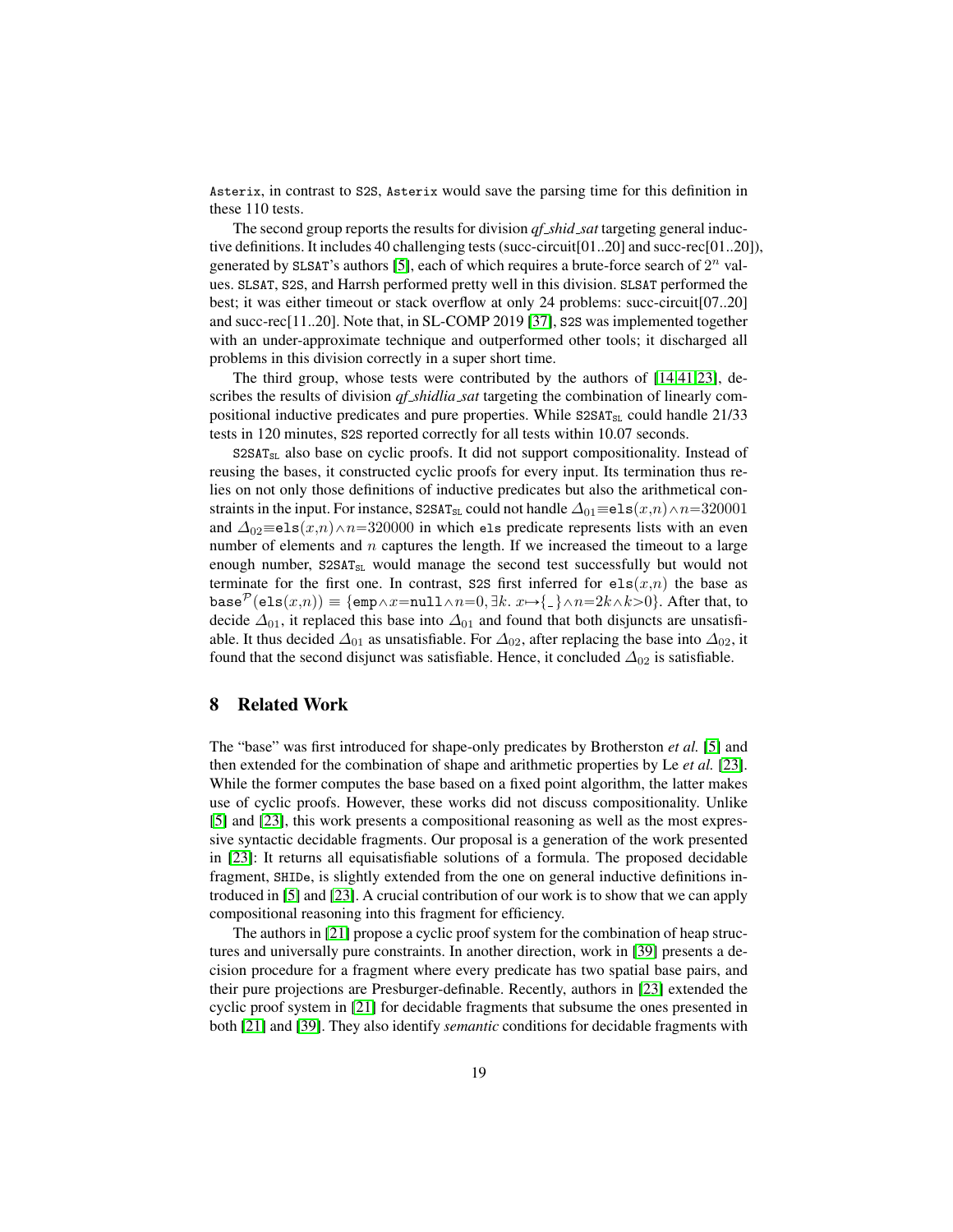arithmetic constraints. Our focus complements [\[23\]](#page-21-2) as we target compositional satisfiability solving. The authors in [\[6](#page-20-11)[,7\]](#page-20-12) studied satisfiability for array separation logic. However, these works did not consider inductive predicates like ours. Nevertheless, developing a cyclic proof system to reason about the contents of array predicates might be future work; for example, by reducing array theory into string constraints [\[20\]](#page-21-12).

The idea of small models of heap structures and data has been discussed in the literature: in separation logic [\[3,](#page-20-5)[15,](#page-20-13)[18\]](#page-21-6) and other logics [\[25](#page-21-13)[,26\]](#page-21-14). However, unlike ours, the works in separation logic mainly focused on the entailment problem. Berdine *et al.* present pioneering results for lists and binary trees [\[3\]](#page-20-5). They show that a singly-linked list has the small model property; every singly-linked list predicate can be precisely characterised by those heap models of size zero or two. Recently, this fragment was extended with some small-model pure properties in [\[18\]](#page-21-6). Our proposal infers small models for compositionality in a fragment, far beyond the lists and trees, including array separation logic with general inductive predicates and small-model pure properties.

Other related works include those satisfiability solvers presented in [\[33,](#page-22-9)[32,](#page-22-2)[17,](#page-21-8)[14,](#page-20-6)[41\]](#page-22-5). The authors in [\[17\]](#page-21-8) present a decision procedure based on heap automata. [\[14](#page-20-6)[,41\]](#page-22-5) present a graph-based technique with predicates that are beyond the singly-linked lists. These works support compositional predicates and one-hole trees with sortedness, size, and balancedness. However, they have supported neither mutually recursive definitions nor nested lists like ours. Our work closely relates to the satisfiability solver for STRAND logic [\[25\]](#page-21-13). In [\[25\]](#page-21-13), the authors discussed satisfiability-preserving embedding that helps to enumerate a finite number of minimal models. Similar to this work, given a formula, our procedure derives for it a base with the minimal model property that precisely characterises its satisfiability. Unlike this work, while our solver works compositionally, STRAND did not support the compositionality.

Those works in [\[12,](#page-20-14)[35\]](#page-22-10) complement our work. While these works supported the separating implication, they did not consider inductive definitions like ours. Finally, the work in [\[39\]](#page-22-4) discusses a solver for arithmetic with inductive definitions. This work proposes to infer for each numerically inductive predicate a closed-form, an equivalent formula in Presburger arithmetic. We here extend the decidable fragment in [\[39\]](#page-22-4) with nested list predicates.

# <span id="page-19-0"></span>9 Conclusion

We have presented a novel satisfiability solver in a fragment of array separation logic combined with inductive definitions and arithmetic properties. Our proposal differentiates itself from existing works on the compositional reasoning via the base inference. Furthermore, we have shown that satisfiability solving can be compositional in the current fragments. We have implemented the proposal into S2S and evaluated it over the two sets of non-trivial benchmarks: taken from the SL-COMP 2019 and generated from the verification of complex-pointer programs. The experimental results show that S2S is effective and efficient. and is promising for being used in a verification system.

Acknowledgments The author was partially supported by the UK's Engineering and Physical Sciences Research Council (EPSRC): Grant number EP/R006865/1.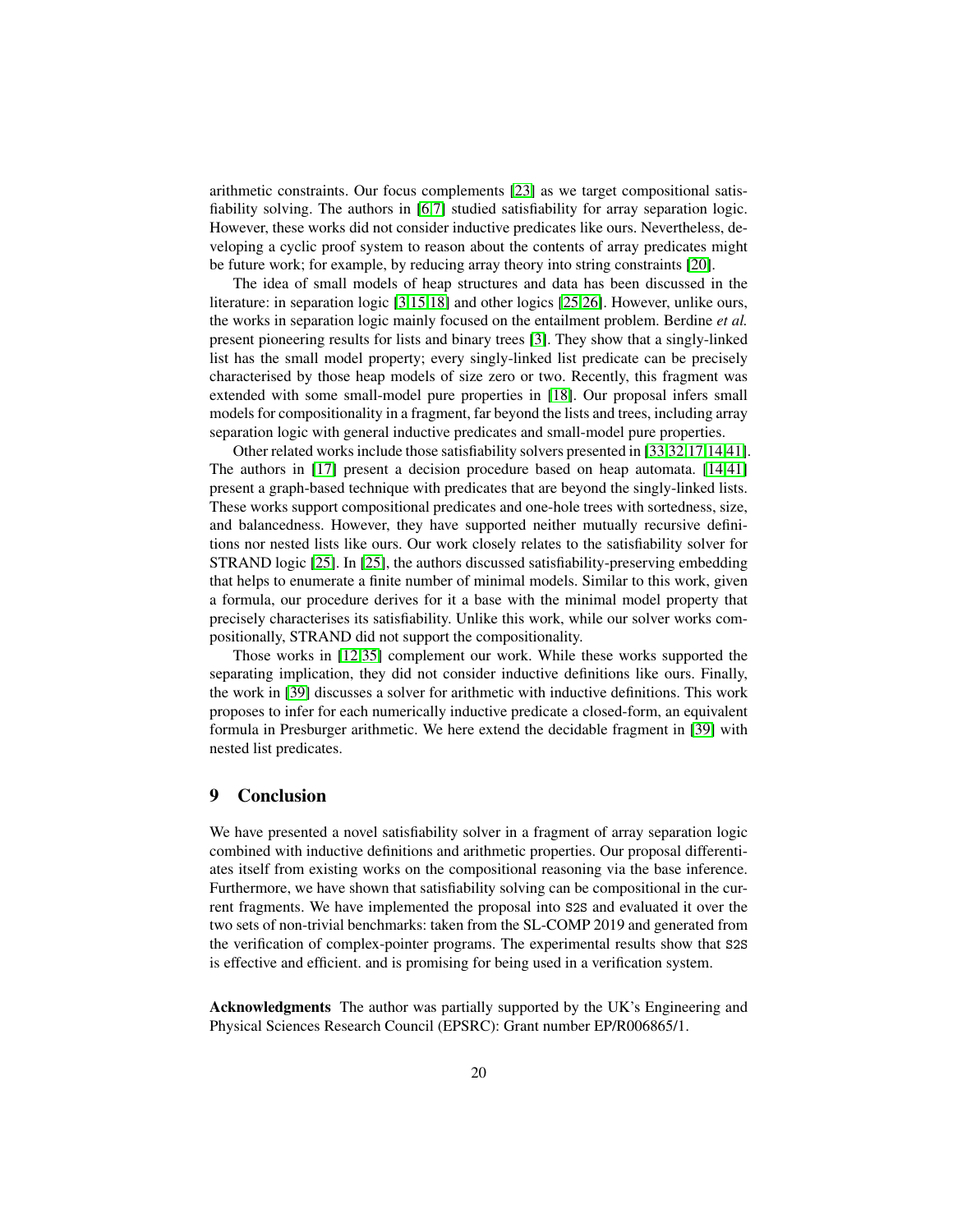## References

- <span id="page-20-0"></span>1. Clark Barrett, Daniel Kroening, and Thomas Melham. *Problem solving for the 21st century: Efficient solver for satisfiability modulo theories*. Knowledge Transfer Report, Technical Report 3. London Mathematical Society and Smith Institute for Industrial Mathematics and System Engineering, 6 2014.
- <span id="page-20-8"></span>2. A. P. Bel'tyukov. Decidability of the universal theory of natural numbers with addition and divisibility. *Journal of Soviet Mathematics*, 14(5):1436–1444, Nov 1980.
- <span id="page-20-5"></span>3. Josh Berdine, Cristiano Calcagno, and Peter W. O'Hearn. A decidable fragment of separation logic. In *Proceedings of the 24th International Conference on Foundations of Software Technology and Theoretical Computer Science*, FSTTCS'04, page 97–109, Berlin, Heidelberg, 2004. Springer-Verlag.
- <span id="page-20-9"></span>4. Marius Bozga and Radu Iosif. On decidability within the arithmetic of addition and divisibility. In Vladimiro Sassone, editor, *Foundations of Software Science and Computational Structures*, pages 425–439, Berlin, Heidelberg, 2005. Springer Berlin Heidelberg.
- <span id="page-20-1"></span>5. James Brotherston, Carsten Fuhs, Nikos Gorogiannis, and Juan Navarro Perez. A decision ´ procedure for satisfiability in separation logic with inductive predicates. In *Proceedings of CSL-LICS*. ACM, 2014.
- <span id="page-20-11"></span>6. James Brotherston, Nikos Gorogiannis, and Max Kanovich. *Biabduction (and Related Problems) in Array Separation Logic*, pages 472–490. Springer International Publishing, 2017.
- <span id="page-20-12"></span>7. James Brotherston and Max Kanovich. On the complexity of pointer arithmetic in separation logic. In *Proceedings of APLAS-16*, LNCS. Springer, 2018.
- <span id="page-20-4"></span>8. Cristiano Calcagno, Dino Distefano, Jeremy Dubreil, Dominik Gabi, Pieter Hooimeijer, Martino Luca, Peter O'Hearn, Irene Papakonstantinou, Jim Purbrick, and Dulma Rodriguez. Moving fast with software verification. In Klaus Havelund, Gerard Holzmann, and Rajeev Joshi, editors, *NASA Formal Methods*, pages 3–11. Springer International Publishing, 2015.
- <span id="page-20-3"></span>9. Cristiano Calcagno, Dino Distefano, Peter W. O'Hearn, and Hongseok Yang. Compositional shape analysis by means of bi-abduction. *J. ACM*, 58(6):26, 2011.
- <span id="page-20-2"></span>10. Wei-Ngan Chin, Cristian Gherghina, Razvan Voicu, Quang Loc Le, Florin Craciun, and ˘ Shengchao Qin. A specialization calculus for pruning disjunctive predicates to support verification. In Ganesh Gopalakrishnan and Shaz Qadeer, editors, *Computer Aided Verification*, pages 293–309, Berlin, Heidelberg, 2011. Springer Berlin Heidelberg.
- <span id="page-20-10"></span>11. Leonardo de Moura and Nikolaj Bjørner. Z3: An efficient smt solver. In C. R. Ramakrishnan and Jakob Rehof, editors, *Tools and Algorithms for the Construction and Analysis of Systems*, pages 337–340, Berlin, Heidelberg, 2008. Springer Berlin Heidelberg.
- <span id="page-20-14"></span>12. Mnacho Echenim, Radu Iosif, and Nicolas Peltier. The bernays-schönfinkel-ramsey class of separation logic on arbitrary domains. In Mikołaj Bojanczyk and Alex Simpson, editors, ´ *Foundations of Software Science and Computation Structures*, pages 242–259, Cham, 2019. Springer International Publishing.
- <span id="page-20-7"></span>13. Constantin Enea, Ondrej Lengál, Mihaela Sighireanu, and Tomás Vojnar. Compositional entailment checking for a fragment of separation logic. *Formal Methods in System Design*, 51(3):575–607, 2017.
- <span id="page-20-6"></span>14. Xincai Gu, Taolue Chen, and Zhilin Wu. A complete decision procedure for linearly compositional separation logic with data constraints. In *Proceedings of the 8th International Joint Conference on Automated Reasoning - Volume 9706*, page 532–549, Berlin, Heidelberg, 2016. Springer-Verlag.
- <span id="page-20-13"></span>15. Radu Iosif, Adam Rogalewicz, and Tomáš Vojnar. Deciding entailments in inductive separation logic with tree automata. In Franck Cassez and Jean-François Raskin, editors, Au*tomated Technology for Verification and Analysis*, pages 201–218, Cham, 2014. Springer International Publishing.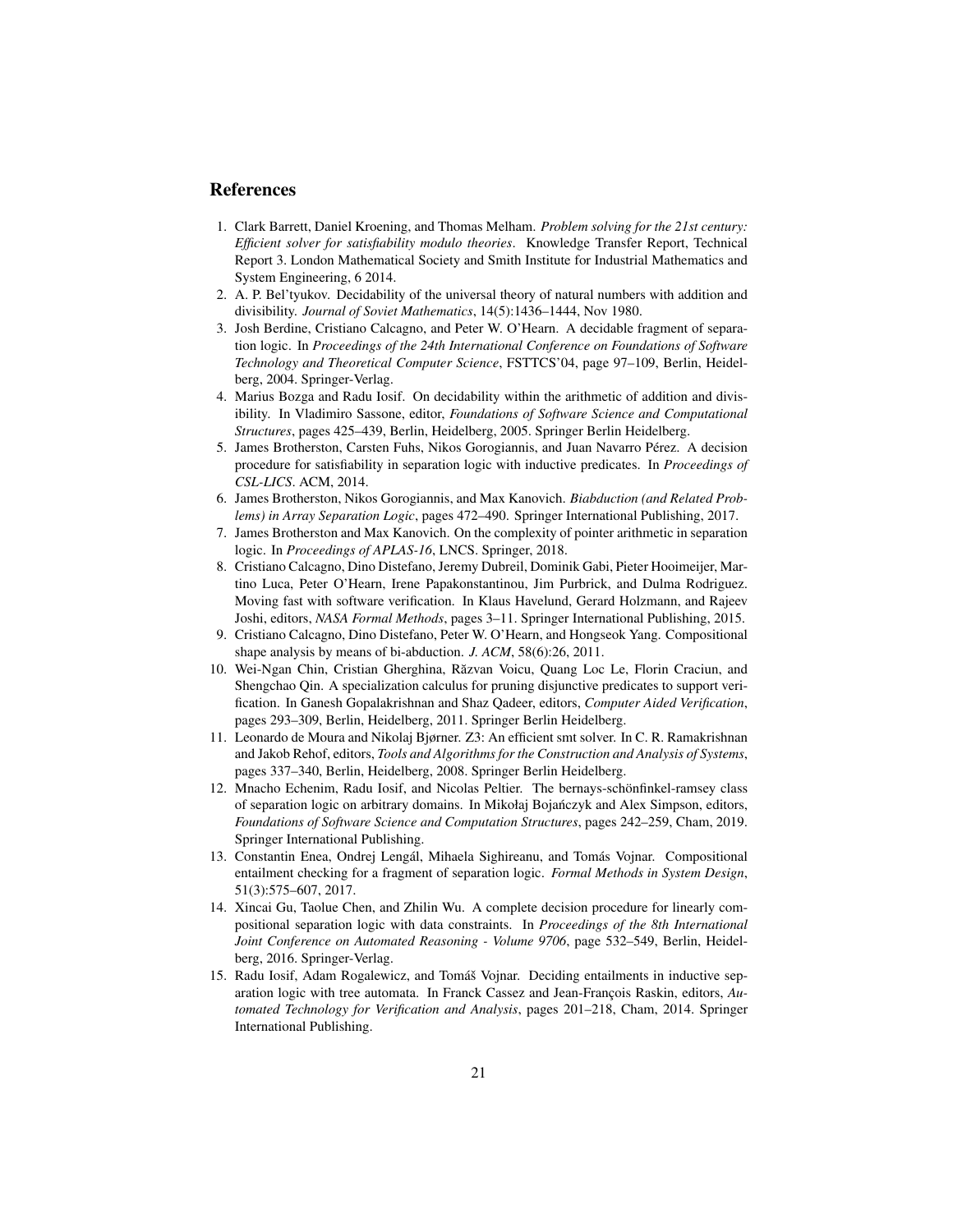- <span id="page-21-0"></span>16. Samin S. Ishtiaq and Peter W. O'Hearn. Bi as an assertion language for mutable data structures. *SIGPLAN Not.*, 36(3):14–26, January 2001.
- <span id="page-21-8"></span>17. Christina Jansen, Jens Katelaan, Christoph Matheja, Thomas Noll, and Florian Zuleger. Unified reasoning about robustness properties of symbolic-heap separation logic. In Hongseok Yang, editor, *Programming Languages and Systems: 26th European Symposium on Programming, ESOP 2017, Held as Part of the European Joint Conferences on Theory and Practice of Software, ETAPS 2017, Uppsala, Sweden, April 22–29, 2017, Proceedings*, pages 611–638, Berlin, Heidelberg, 2017. Springer Berlin Heidelberg.
- <span id="page-21-6"></span>18. Jens Katelaan, Dejan Jovanovic, and Georg Weissenbacher. A separation logic with data: ´ Small models and automation. In Didier Galmiche, Stephan Schulz, and Roberto Sebastiani, editors, *Automated Reasoning*, pages 455–471, Cham, 2018. Springer International Publishing.
- <span id="page-21-1"></span>19. Quang Loc Le, Cristian Gherghina, Shengchao Qin, and Wei-Ngan Chin. Shape analysis via second-order bi-abduction. In Armin Biere and Roderick Bloem, editors, *Computer Aided Verification*, pages 52–68, Cham, 2014. Springer International Publishing.
- <span id="page-21-12"></span>20. Quang Loc Le and Mengda He. A decision procedure for string logic with quadratic equations, regular expressions and length constraints. In Sukyoung Ryu, editor, *Programming Languages and Systems*, pages 350–372, Cham, 2018. Springer International Publishing.
- <span id="page-21-5"></span>21. Quang Loc Le, Jun Sun, and Wei-Ngan Chin. Satisfiability modulo heap-based programs. In Swarat Chaudhuri and Azadeh Farzan, editors, *Computer Aided Verification*, pages 382–404, Cham, 2016. Springer International Publishing.
- <span id="page-21-11"></span>22. Quang Loc Le, Jun Sun, and Shengchao Qin. Frame inference for inductive entailment proofs in separation logic. In Dirk Beyer and Marieke Huisman, editors, *Tools and Algorithms for the Construction and Analysis of Systems*, pages 41–60, Cham, 2018. Springer International Publishing.
- <span id="page-21-2"></span>23. Quang Loc Le, Makoto Tatsuta, Jun Sun, and Wei-Ngan Chin. A decidable fragment in separation logic with inductive predicates and arithmetic. In Rupak Majumdar and Viktor Kunčak, editors, *Computer Aided Verification*, pages 495–517, Cham, 2017. Springer International Publishing.
- <span id="page-21-10"></span>24. L. Lipshitz. The diophantine problem for addition and divisibility. *Transactions of the American Mathematical Society*, 235:271–283, 1978.
- <span id="page-21-13"></span>25. P. Madhusudan, Gennaro Parlato, and Xiaokang Qiu. Decidable logics combining heap structures and data. In *Proceedings of the 38th Annual Symposium on Principles of Programming Languages*, POPL '11, pages 611–622, New York, NY, USA, 2011. ACM.
- <span id="page-21-14"></span>26. Scott McPeak and George C. Necula. Data structure specifications via local equality axioms. In Kousha Etessami and Sriram K. Rajamani, editors, *Computer Aided Verification*, pages 476–490, Berlin, Heidelberg, 2005. Springer Berlin Heidelberg.
- <span id="page-21-7"></span>27. Juan Antonio Navarro Pérez and Andrey Rybalchenko. Separation logic + superposition calculus = heap theorem prover. In *Proceedings of the 32nd ACM SIGPLAN Conference on Programming Language Design and Implementation*, PLDI '11, page 556–566, New York, NY, USA, 2011. Association for Computing Machinery.
- <span id="page-21-9"></span>28. Juan Antonio Navarro Perez and Andrey Rybalchenko. Separation logic modulo theories. ´ In Chung-chieh Shan, editor, *Programming Languages and Systems*, pages 90–106, Cham, 2013. Springer International Publishing.
- <span id="page-21-3"></span>29. Long H. Pham, Quang Loc Le, Quoc-Sang Phan, and Jun Sun. Concolic testing heapmanipulating programs. In Maurice H. ter Beek, Annabelle McIver, and Jose N. Oliveira, ´ editors, *Formal Methods – The Next 30 Years*, pages 442–461, Cham, 2019. Springer International Publishing.
- <span id="page-21-4"></span>30. Long H. Pham, Quang Loc Le, Quoc-Sang Phan, Jun Sun, and Shengchao Qin. Testing heapbased programs with java starfinder. In *Proceedings of the 40th International Conference on*